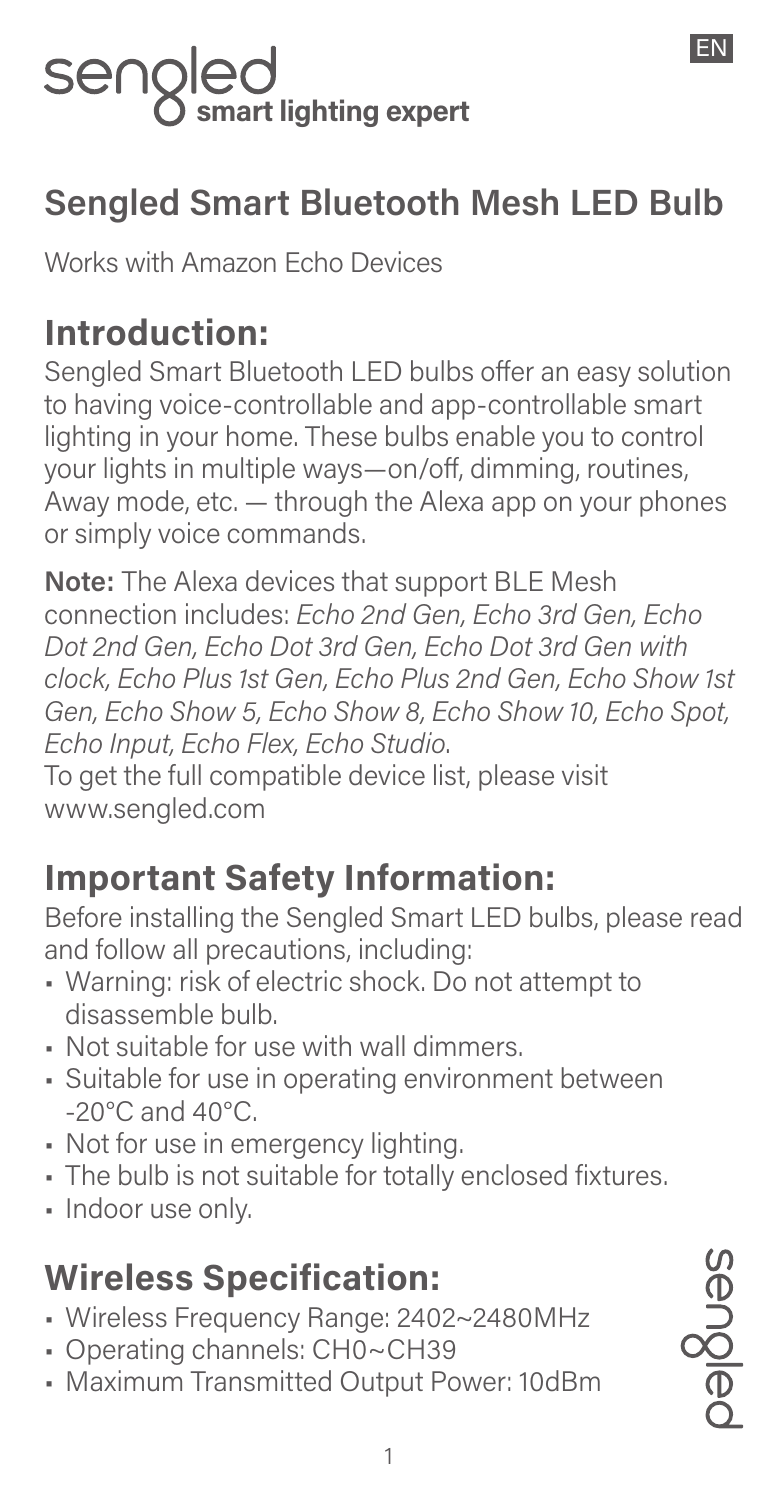### **Installation Instructions:**

The following instructions are applicable to adding your Smart LED bulb to an Alexa Device that supports BLE Mesh bulb.

**Note:** Please ensure your Amazon Alexa device is setup before adding the Smart bulb. **It needs to have the latest software upgrade**. You can try "Alexa, is my software up to date?" to trigger software update, then add the smart bulb.

- Sengled Smart Bluetooth Mesh LED bulbs are created for Frustration Free Setup. If you have purchased the bulb from Amazon using the same Amazon shop account as your Alexa App account, and had selected "Link to my Amazon account to simplify setup" before paying for them on Amazon shop, you can install the bulb close to your compatible Alexa device and power it on. The bulb can join the Bluetooth network automatically.
- You can also try the traditional way to set up bulb by asking "Alexa, discover devices."

After the bulbs get discovered and connected with the Echo device, you will receive a notification from Alexa app. You may also receive a voice prompt from your Echo device if you have a single Echo device at home.

### **Mesh Network Setup**

If you want to have multiple bulbs setup for different rooms, especially rooms out of the range of the Alexa device's Bluetooth signal range, you can utilize Mesh Network setup to extend the range.

- 1. First, Setup the smart bulbs close to the Alexa device.
- 2. Switch off the bulb and move it further away from the Alexa device and make sure it's within Bluetooth range of another active Bluetooth bulb, which is connected on the network as a node. This will form a Bluetooth Mesh network. Each connected bulb will connect with other bulbs (nodes) within the range.



a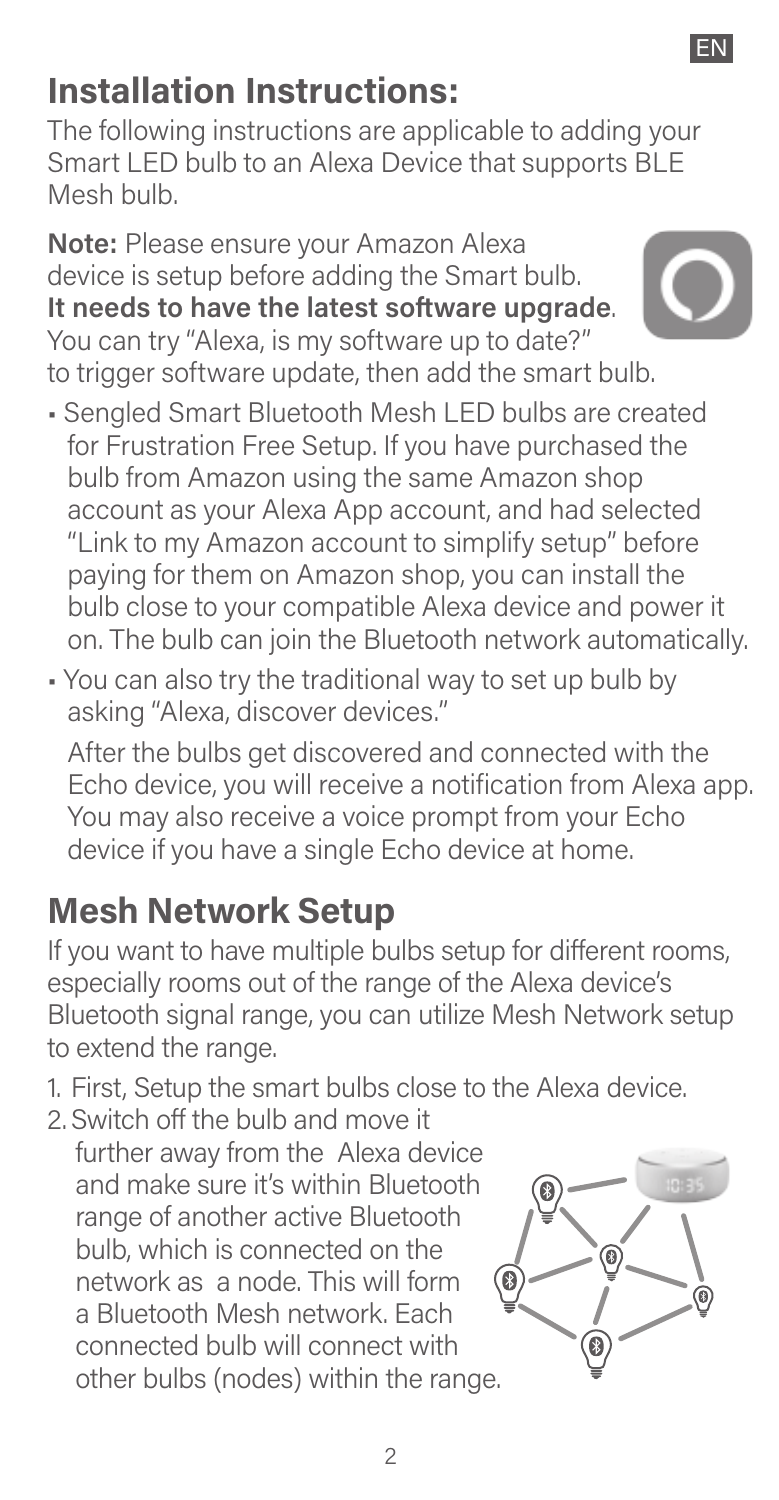Congratulations on successfully set up your smart bulbs!

EN

### **Reset Instructions:**

To reset your Smart LED bulb, ensure that the bulb is on and then quickly turn the bulb off and on **at least 5 times** (using a light switch or power bar works best). If the reset is successful, the bulb will flash three times. If it does not flash three times, you will have to try again.

Once successfully reset, please try to pair it in your Alexa app again.

### **Operation:**

The following section outlines some of the popular operational modes of the Sengled Smart Bluetooth Mesh LED bulbs.



#### **On / O A**

Smart LED bulbs can be controlled through a variety of means:

- Manually via a wall switch
- Through Alexa app

• Through Voice Control "Alexa, turn on first light" "Alexa, turn off all lights."

#### **Dimming B**

Smart LED bulbs can be dimmed through the following:

- Through Alexa app
- Through Voice Control "Alexa, dim all lights to 10%." "Alexa, brighten all lights."

#### **C** Routine

Routines can be created with Alexa app. Use the main manual of Alexa app and choose Routines to start setup.



#### **Away Lighting with Alexa Guard D**

Alexa can automatically turn your bulbs on and off to make it look like someone's home while you're away. Just set up Guard in the Alexa app and then tell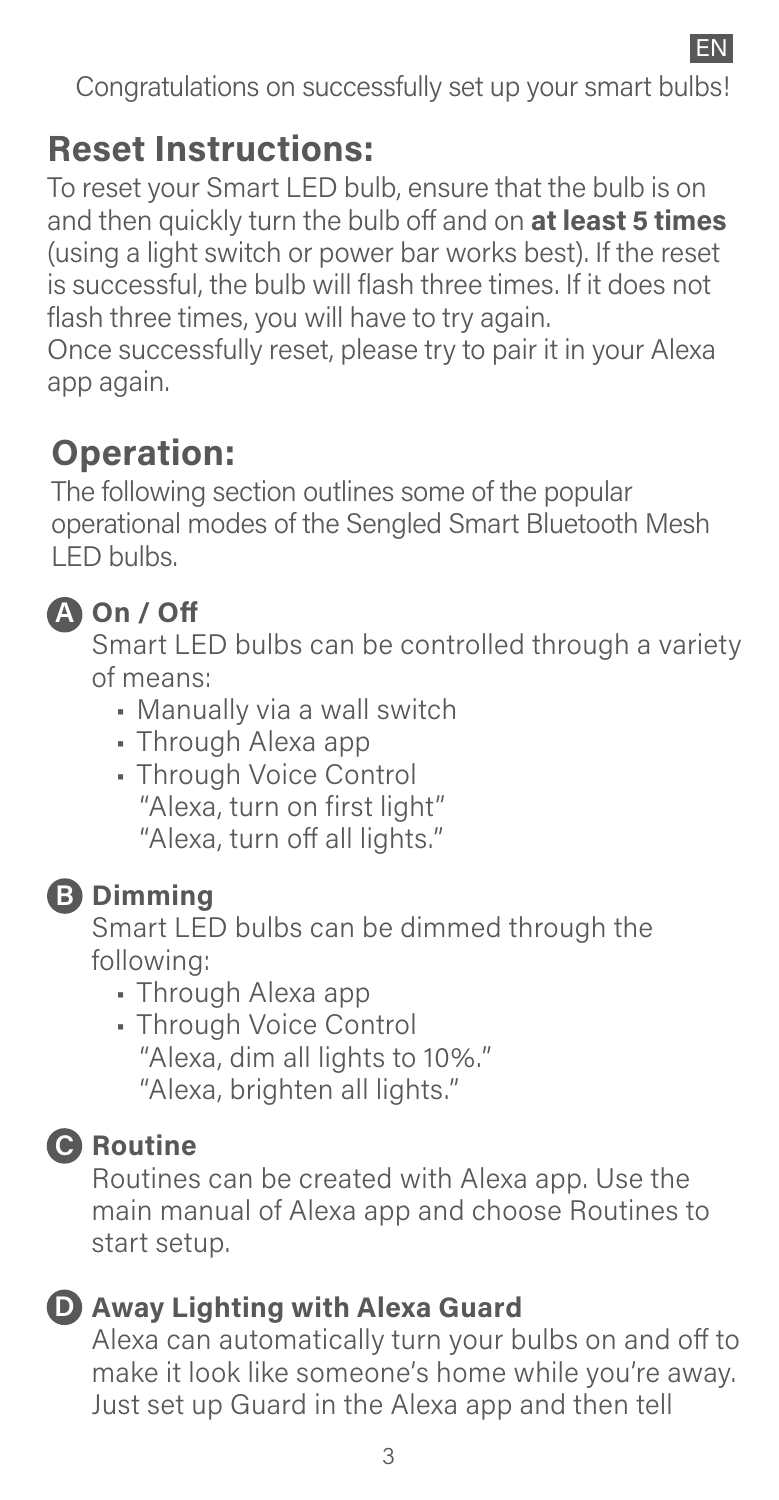Alexa you're leaving to set Guard to Away mode.

If you have Sengled Smart LED Multicolor bulbs, the following operations are also available:



#### **Tuning Whites E**

Adjust whites via the white palette in the Alexa app. or with voice control.

#### **Changing Colors F**

Change between 16 million colors using the color palette in the Alexa app, or with voice control.

If you do not have a compatible Echo device or choose not to add the bulb to your Echo device, you can also download the Sengled Bluetooth app from the Apple App Store or the Google Play Store. You can then add the Sengled Smart LED Bluetooth bulb using the Sengled Bluetooth app.

#### **Frequently Asked Questions:**

1. Can I use Sengled Home app to set up and control my Bluetooth bulb?

Not now, at this point, Sengled Smart Bluetooth bulb only works with Alexa app.

2. Can I connect Sengled smart Bluetooth Mesh LEDs bulb directly to my smart phone using Bluetooth connect and then use Alexa app to control it?

No. The Smart LED bulb must be connected with a compatible Alexa device, instead of a smart phone.

#### **Limited Warranty:**

2-year limited warranty from original purchase date. Sengled restrict warranty service for smart home device to the country where Sengled or its authorized retailer originally sold the device. To learn more about the Limited Warranty for Sengled products, please visit www.sengled.com

For lamps with a weight significantly higher than that of the lamps for which they are a replacement, attention should be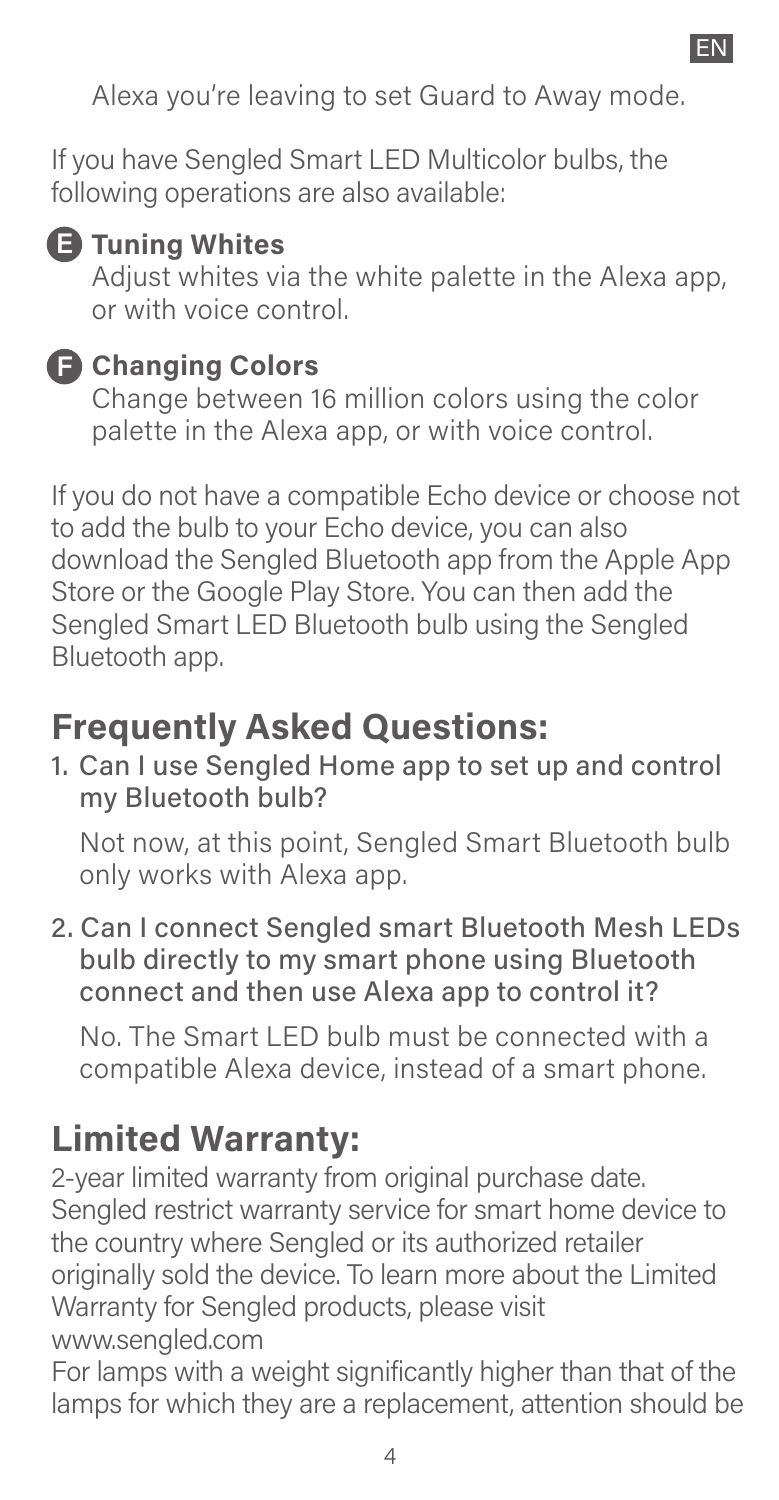EN

drawn to the fact that the increased weight may reduce the mechanical stability of certain luminaires and lampholders and may impair contact making and lamp retention.

### **Support:**

If you encounter any issues, please reach out to your local Sengled Support team.

Send emails to: support\_EU@sengled.com

Dial Customer Support Line +49 211 95433 101 9:00-17:00 on Mon-Fri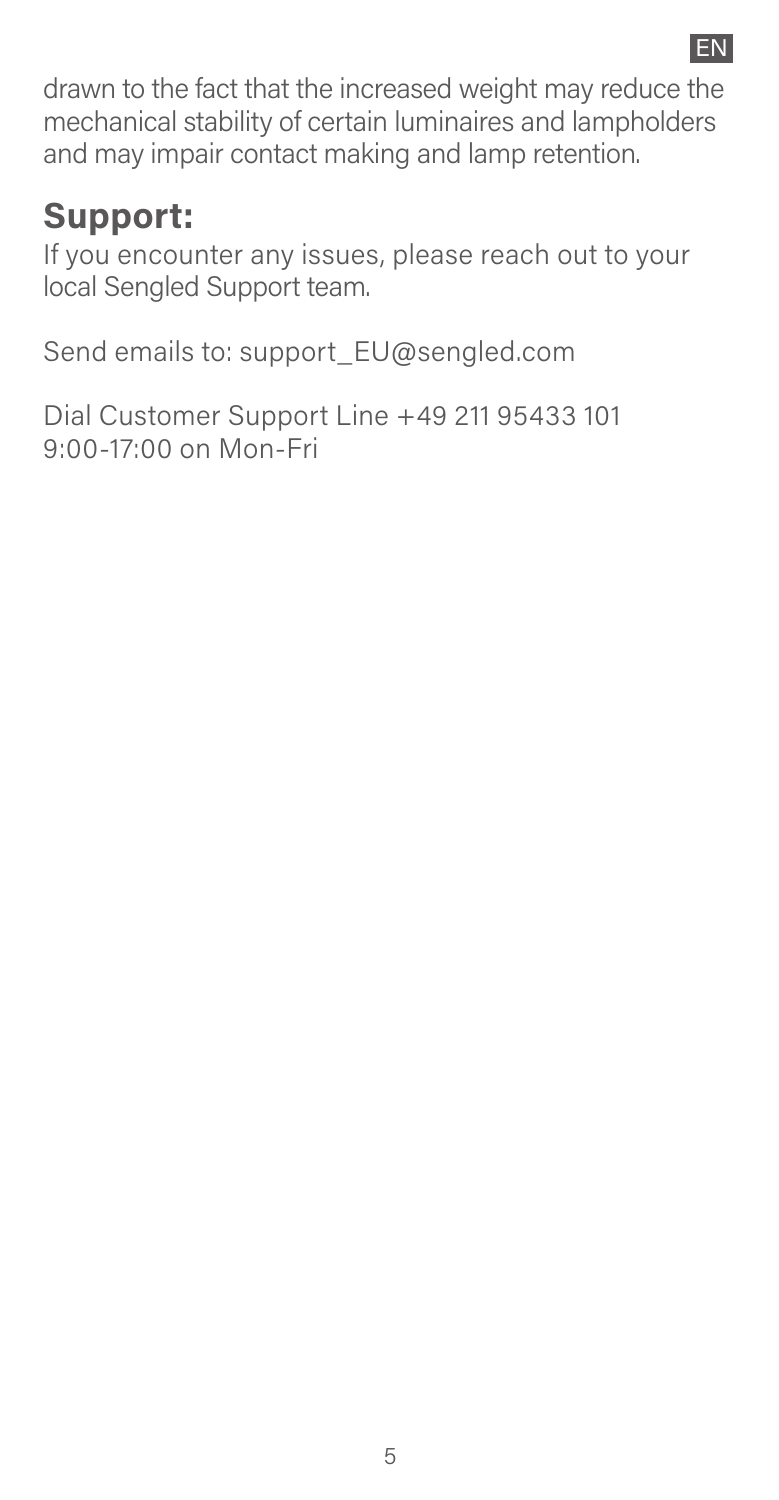#### **Sengled Smart Bluetooth Mesh LED-Glühbirne**

Funktioniert mit Amazon Echo-Geräten

### **Einführung:**

Sengled Smarte Bluetooth-LED-Glühbirnen sind eine einfache Lösung, um eine per Sprache und App steuerbare intelligente Beleuchtung in Ihrem Zuhause zu haben. Diese Glühbirnen ermöglichen es Ihnen, Ihre Lichter auf mehrere Arten zu steuern - ein/aus, dimmen, Routinen,

Away-Modus usw. - über die Alexa-App auf Ihren Telefonen oder einfach per Sprachbefehl.

**Hinweis:** Die Alexa-Geräte, die eine BLE Mesh Verbindung unterstützen, sind: *Echo 2nd Gen, Echo 3rd Gen, Echo Dot 2nd Gen, Echo Dot 3rd Gen, Echo Dot 3rd Gen mit Uhr, Echo Plus 1st Gen, Echo Plus 2nd Gen, Echo Show 1st Gen, Echo Show 5, Echo Show 8, Echo Show 10, Echo Spot, Echo Input, Echo Flex, Echo Studio.*

Um die vollständige Liste der kompatiblen Geräte zu erhalten, besuchen Sie bitte www.sengled.com

### **Wichtige Sicherheitshinweise:**

Bitte lesen und befolgen Sie vor der Installation der Sengled Smart LED-Glühlampen alle folgenden Vorsichtsmaßnahmen:

- Warnung: Gefahr von stromschlägen. Versuchen Sie nicht, die Lampe zu zerlegen.
- Nicht geeignet für den Einsatz mit üblichen Dimmern.
- Geeignet für den Einsatz in einer Betriebsumgebung zwischen -20 °C und 40 °C.
- Nicht zum einsatz als notbeleuchtung.
- Die lampe ist nicht für komplett geschlossene installationen geeignet.
- Nur zur verwendung in geschlossenen räumen.

### **Drahtlose Spezifikation:**

- Drahtloser Frequenzbereich: 2402~2480MHz
- Betriebskanäle: CH0~CH39
- Maximale gesendete Ausgangsleistung: 10dBm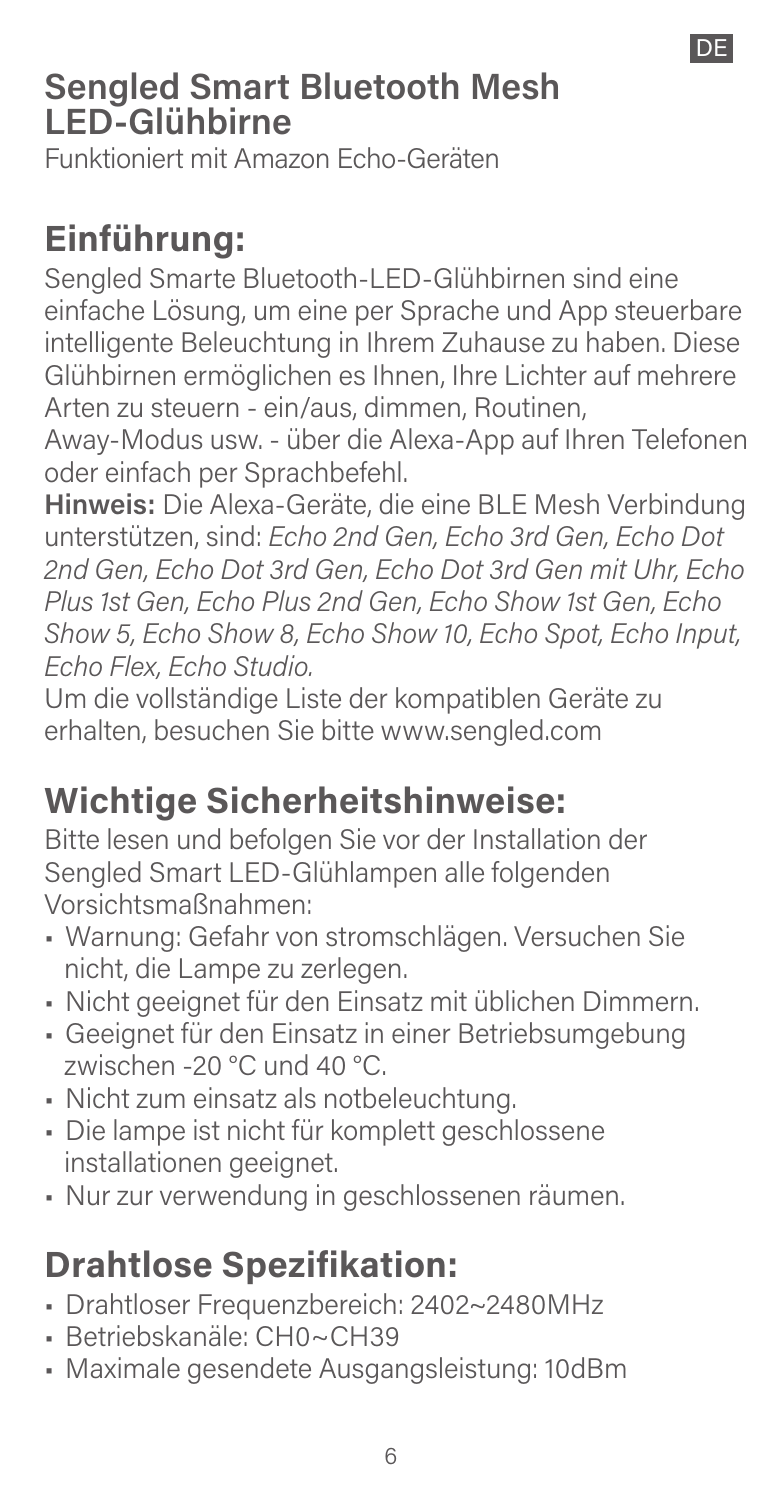#### DE

### **Installationsanweisungen:**

Die folgenden Anweisungen gelten für das Hinzufügen Ihrer Smart-LED-Glühbirne zu einem Alexa-Gerät, das die BLE-Mesh-Glühbirne unterstützt.

**Hinweis:** Bitte stellen Sie sicher, dass Ihr Amazon Alexa-Gerät eingerichtet ist, bevor Sie die Smart-Glühbirne hinzufügen.



**Es muss das neueste Software-Upgrade haben.** Sie können versuchen "Alexa, ist meine Software aktuell?", um ein Software-Update auszulösen, und dann die Smart-Glühbirne hinzufügen.

- Sengled Smart Bluetooth Mesh LED-Glühbirnen sind für Frustration Free Setup erstellt. Wenn Sie die Glühbirne bei Amazon unter Verwendung desselben Amazon-Kontos wie Ihr Alexa-App-Konto gekauft und vor dem Bezahlen auf Amazon die Option "Mit meinem Amazon-Konto verknüpfen, um die Einrichtung zu vereinfachen" ausgewählt haben, können Sie die Glühbirne in der Nähe Ihres kompatiblen Alexa-Geräts installieren und einschalten. Die Glühbirne kann sich automatisch mit dem Bluetooth-Netzwerk verbinden.
- Sie können auch den traditionellen Weg zur Einrichtung der Glühbirne versuchen, indem Sie indem Sie "Alexa, Geräte entdecken" fragen.

Nachdem die Glühbirne erkannt und mit dem Echo-Gerät verbunden wurden, erhalten Sie eine Benachrichtigung von der Alexa-App. Sie können auch eine Sprachansage von Ihrem Echo-Gerät erhalten, wenn Sie ein einzelnes Echo-Gerät zu Hause haben.

### **Maschennetzwerk einrichten**

Wenn Sie mehrere Glühbirne für verschiedene Räume einrichten möchten, insbesondere für Räume, die außerhalb der Reichweite des Bluetooth-Signals des Alexa-Geräts liegen, können Sie ein Mesh-Netzwerk einrichten, um die Reichweite zu erhöhen.

- 1. Stellen Sie die Smart Glühbirne der Nähe des Alexa-Geräts auf.
- 2. Schalten Sie die Glühbirne aus und bewegen Sie sie weiter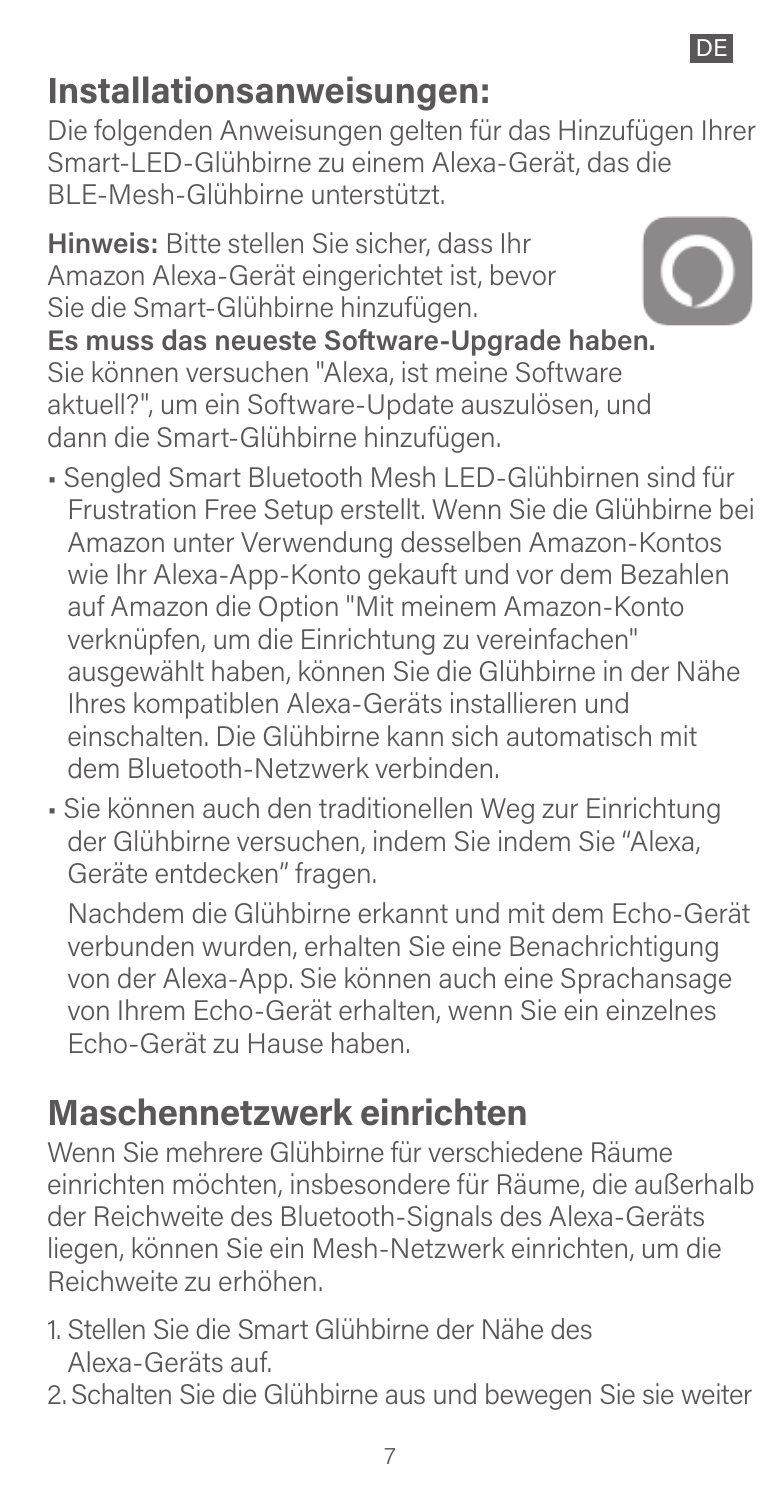

weg vom Alexa-Gerät und stellen Sie sicher, dass sie sich in Bluetooth-Reichweite einer anderen aktiven Bluetooth-Lampe befindet, die als Knoten mit dem Netzwerk verbunden ist. Dadurch wird ein Bluetooth-Mesh-Netzwerk gebildet. Jede verbundene Glühbirne verbindet sich mit anderen Glühbirnen (Knoten) innerhalb der Reichweite.



Herzlichen Glückwunsch zur erfolgreichen Einrichtung Ihrer Smart Glühbirne!

### **Reset-Anweisunge:**

Um Ihre Smart-LED-Glühbirne zurückzusetzen, stellen Sie sicher, dass die Glühbirne eingeschaltet ist, und schalten Sie die Glühbirne dann mindestens fünfmal schnell aus und wieder ein (am besten mit einem Lichtschalter oder einer Stromleiste). Wenn der Reset erfolgreich war, blinkt die Glühbirne dreimal. Wenn sie nicht dreimal blinkt, müssen Sie es erneut versuchen.

Nach dem erfolgreichen Zurücksetzen versuchen Sie bitte erneut, es in Ihrer Alexa-App zu koppeln.

#### **Operation:**

Im folgenden Abschnitt werden einige der gängigen Betriebsmodi der Sengled Smart Bluetooth Mesh LED-Glühbirne beschrieben.

#### **Ein-und Ausschalten A**

Intelligente LED-Glühbirne können auf verschiedene Weise gesteuert werden Mittel gesteuert werden:

- Manuell über einen Wandschalter
- Über die Alexa-App
- Durch Sprachsteuerung

"Alexa, schalte das erste Licht ein"

"Alexa, schalte alle Lichter aus".

#### **Dimmen B**

Intelligente LED-Glühbirne können wie folgt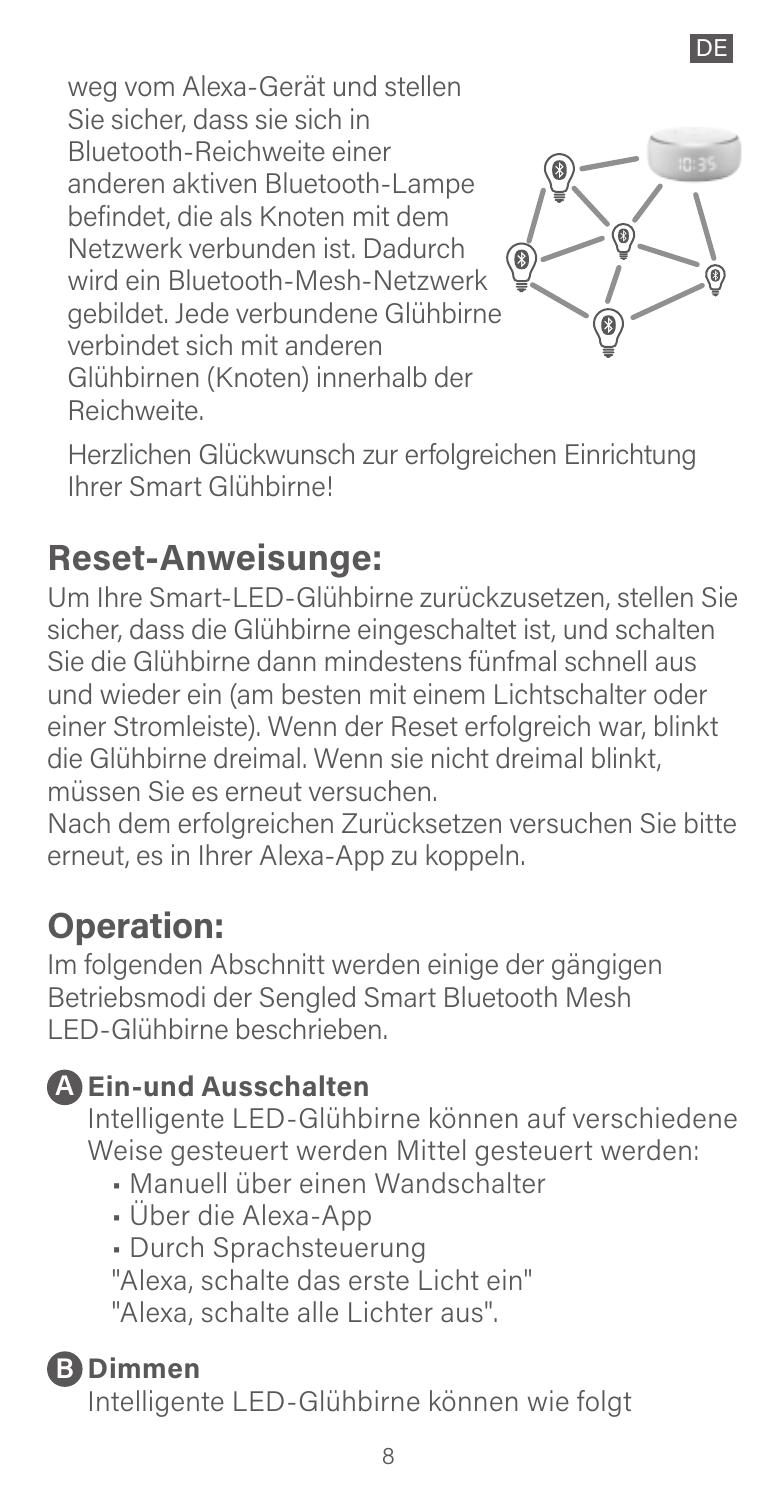gedimmt werden:

- Über die Alexa-App
- Über die Sprachsteuerung
- "Alexa, dimme alle Lichter auf 10 %."
- "Alexa, alle Lichter aufhellen".

#### **B** Routine

Routinen können mit der Alexa-App erstellt werden. Verwenden Sie das Haupthandbuch der Alexa-App und wählen Sie Routinen, um die Einrichtung zu starten.

**DE** 

#### **Abwesenheitsbeleuchtung mit Alexa Guard D**

Alexa kann Ihre Glühbirne automatisch ein- und ausschalten, damit es so aussieht, als wäre jemand zu Hause, während Sie weg sind. Richten Sie Guard einfach in der Alexa-App ein und sagen Sie Alexa dann, dass Sie gehen, um Guard in den Abwesenheitsmodus zu versetzen.

Wenn Sie Sengled Smart LED Multicolor-Lampen haben, stehen Ihnen folgende Betriebsarten zur Verfügung:

#### **Abstimmen der Weißtöne E**

Passen Sie die Weißwerte über die Weißpalette in der Alexa-App oder per Sprachsteuerung an.



#### **Farbänderung F**

Wechseln Sie zwischen 16 Millionen Farben über die Farbpalette in der Alexa-App oder per Sprachsteuerung.

Wenn Sie kein kompatibles Echo-Gerät haben oder die Glühbirne nicht zu Ihrem Echo-Gerät hinzufügen möchten, können Sie auch die Sengled Bluetooth-App aus dem Apple App Store oder dem Google Play Store herunterladen. Sie können dann die Sengled Smart LED Bluetooth-Glühbirne über die Sengled Bluetooth-App hinzufügen.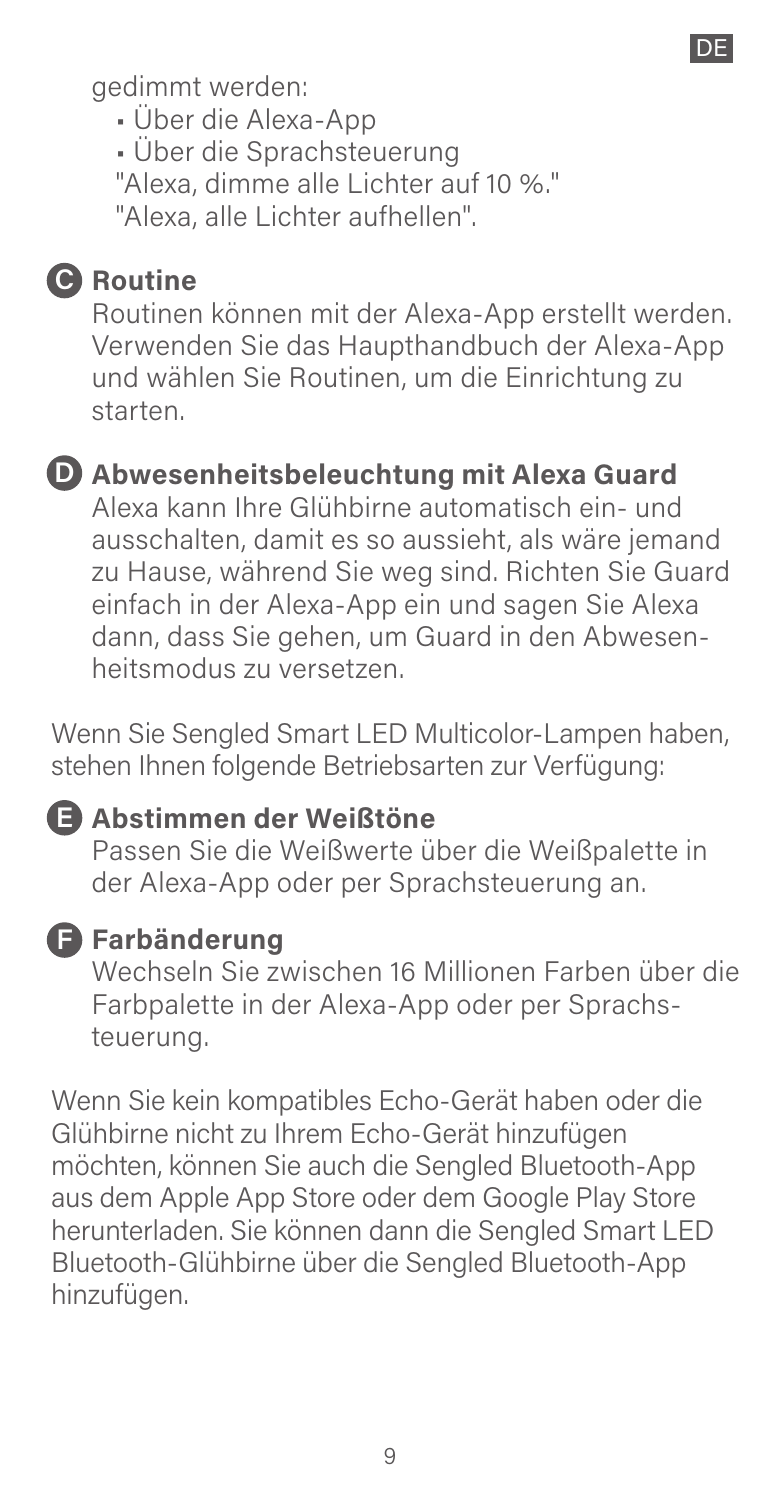### **Häufig Gestellte Fragen:**

1. Kann ich die Sengled Home-App verwenden, um meine Bluetooth-Glühbirne einzurichten und zu steuern?

Nicht jetzt, an diesem Punkt, Sengled Smart Bluetooth Glühbirne funktioniert nur mit Alexa App.

2. Kann ich die Sengled Smart Bluetooth Mesh LEDs Glühbirne direkt mit meinem Smartphone über Bluetooth verbinden und dann mit der Alexa-App steuern?

Nein. Die Smart-LED-Glühbirne muss mit einem kompatiblen Alexa-Gerät und nicht mit einem Smartphone verbunden werden.

#### **Beschränkte Garantie:**

2 Jahre beschränkte Garantie ab dem ursprünglichen Kaufdatum. Sengled beschränkt den Garantieservice für das Smart Home-Gerät auf das Land, in dem Sengled oder sein autorisierter Händler das Gerät ursprünglich verkauft hat. Um mehr über die beschränkte Garantie für Sengled Produkte zu erfahren, besuchen Sie bitte www.sengled.com

#### **Support:**

Wenden Sie sich bitte bei auftretenden Problemen an Ihr Sengled-Support team vor Ort.

E-Mails bitte an: support\_EU@sengled.com (EU)

Dial Customer Support Line +49 211 95433 101 montags-freitags 9:00 Uhr - 17:00 Uhr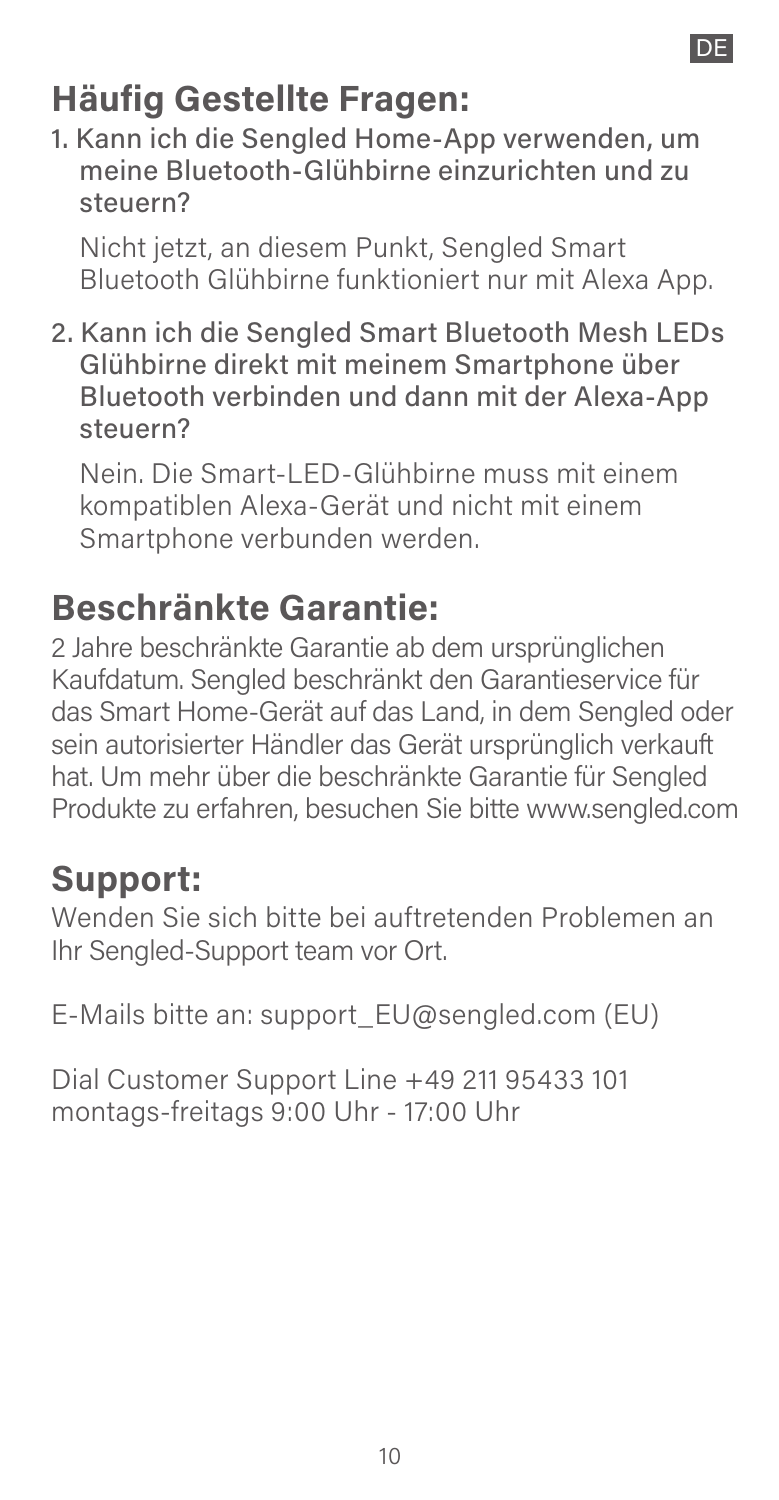#### **Ampoule DEL Bluetooth Mesh intelligente de Sengled**

Fonctionne avec les appareils Echo d'Amazon.

#### **Introduction:**

Les ampoules DEL Bluetooth intelligentes de Sengled offrent une solution simple pour bénéficier chez soi d'un éclairage intelligent contrôlable via une application et commande vocale. Ces ampoules vous permettent de contrôler vos lumières de plusieurs façons - marche/arrêt, gradation, routines, mode Absent, etc. - via l'application Alexa sur vos téléphones ou simplement via des commandes vocales.

**Remarque:** Les appareils Alexa qui prennent en charge la connexion BLE Mesh comprennent : *Echo 2e génération, Echo 3e génération, Echo Dot 2ème génération, Echo Dot 3ème génération, Echo Dot 3ème génération avec horloge, Echo Plus 1ère génération, Echo Plus 2ème génération, Echo Show 1ère génération, Echo Show 5, Echo Show 8, Echo Show 10, Echo Spot, Entrée Echo, Echo Flex, Echo Studio.* Pour obtenir la liste complète des appareils compatibles, veuillez visiter www.sengled.com

### **Informations de sécurité importantes:**

Avant d'installer les ampoules LED intelligentes Sengled, *veuillez lire et respecter l'ensemble des consignes, et notamment:*

- Avertissement: Risque d'éléctrocution. N'essayez pas de démonter une ampoule.
- Non compatible avec les variateurs muraux traditionnels.
- Peut être utilisée dans un environnement dont la température est comprise entre -20 °C et 40 °C.
- NNon utilisable comme éclairage d'urgence.
- L'ampoule ne peut être utilisée dans des luminaires fermés.
- Utilisation à l'intérieur uniquement.

#### **Spécification pour les communications sans fil:**

- Gamme de fréquences sans fil : 2 402 à 2 480 MHz
- Voies actives : CH0 ~ CH39
- Puissance de sortie maximale transmise : 10 dBm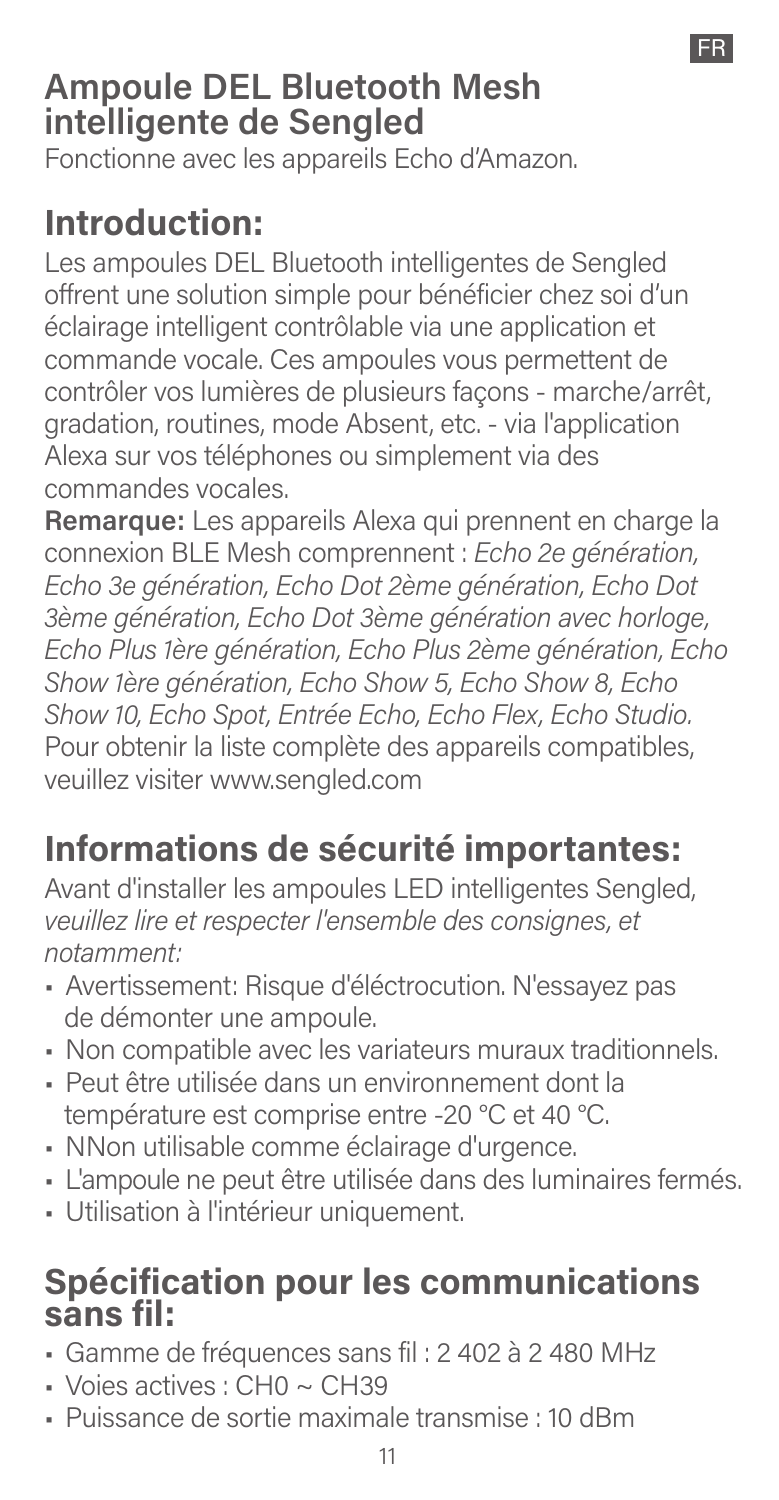### **Instructions d'installation:**

Les instructions suivantes s'appliquent à l'ajout de votre ampoule DEL intelligente à un appareil Alexa qui prend en charge l'ampoule BLE Mesh.

**Remarque:** Veuillez vous assurer que votre appareil Amazon Alexa est configuré avant d'ajouter l'ampoule intelligente.



**Il doit disposer de la dernière mise à jour logicielle.** Vous pouvez essayer « Alexa, mon logiciel est-il à jour? » pour déclencher la mise à jour du logiciel, puis ajouter l'ampoule intelligente.

- Des ampoules DEL Bluetooth Mesh intelligentes de Sengled sont crées pour une configuration sans frustration. Si vous avez acheté l'ampoule auprès d'Amazon en utilisant le même compte de boutique Amazon comme compte votre d'application Alexa, et que vous avez sélectionné « Lier à mon compte Amazon pour simplifier la configuration » avant de la payer sur la boutique Amazon, vous pouvez installer l'ampoule à proximité de votre appareil Alexa compatible et l'allumer. L'ampoule peut rejoindre automatiquement le réseau Bluetooth.
- Vous pouvez également essayer la méthode traditionnelle pour configurer l'ampoule en demandant « Alexa, découvrez les appareils. »

Une fois les ampoules découvertes et connectées à l'appareil Echo, vous recevrez une notification de l'application Alexa. Vous pouvez également recevoir une invite vocale de votre appareil Echo si vous avez un appareil Echo unique à la maison.

### **Configuration du réseau maillé Mesh**

Si vous souhaitez configurer plusieurs ampoules pour diérentes pièces, en particulier les pièces hors de portée du signal Bluetooth de l'appareil Alexa, vous pouvez utiliser la configuration du réseau maillé Mesh pour étendre la portée.

- 1. Tout d'abord, installez les ampoules intelligentes à proximité de l'appareil Alexa..
- 2. Éteignez l'ampoule et déplacez-la plus loin de l'appareil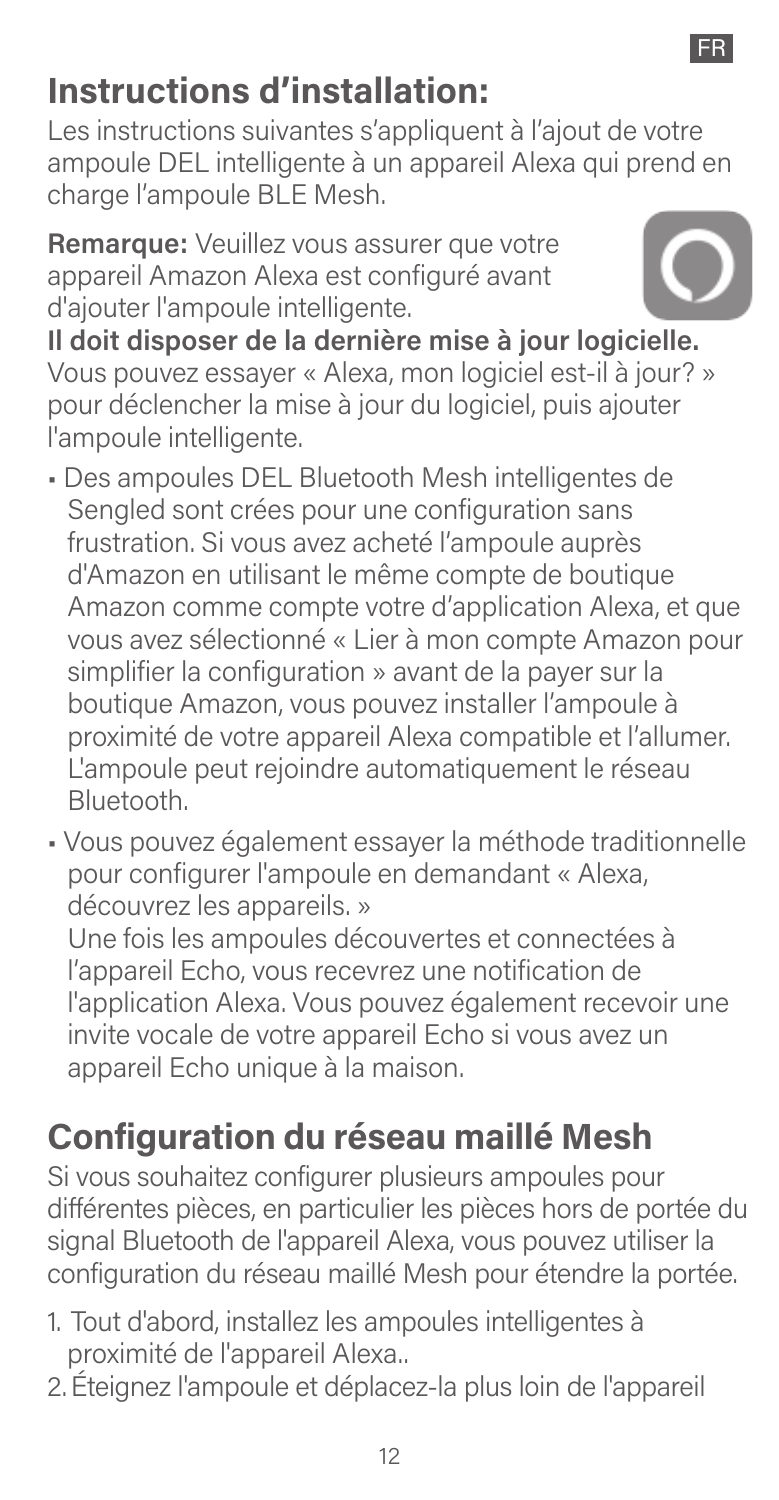Alexa et assurez-vous que c'est à portée Bluetooth d'un autre ampoule Bluetooth active, qui est connectée sur le réseau en tant que nœud. Cela formera un réseau Bluetooth Mesh. Chaque ampoule connectée se connectera avec d'autres ampoules (nœuds) à portée.



FR

Félicitations. Vous avez configuré vos ampoules intelligentes!

### **Instructions de réinitialisation:**

Pour réinitialiser une ampoule intelligente DEL, assurez-vous que l'ampoule est allumée, puis éteignez et allumez rapidement l'ampoule au moins 5 fois (en utilisant un interrupteur ou une barre d'alimentation pour les meilleurs résultats). Si la réinitialisation fonctionne, l'ampoule clignotera trois fois. Si elle ne clignote pas trois fois, vous devrez réessayer. Après une réinitialisation réussie, essayez de l'apparier de nouveau avec votre application Alexa.

Une fois la réinitialisation réussie, essayez de l'associer à votre Alexa app à nouveau.

#### **Fonctionnement:**

La section suivante indique certains des modes de fonctionnement

les plus populaires des ampoules DEL Bluetooth Mesh intelligentes de Sengled..

#### **Marche/arrêt A**

Les ampoules DEL intelligentes peuvent être contrôlées de diverses façons:

- Manuellement, avec un interrupteur mural
- Via l'application Alexa
- Grâce à la commande vocale
- « Alexa, allume l'ampoule 1 »
- « Alexa, allume toutes les lumières. »

#### **Gradation B**

Les ampoules DEL intelligentes peuvent être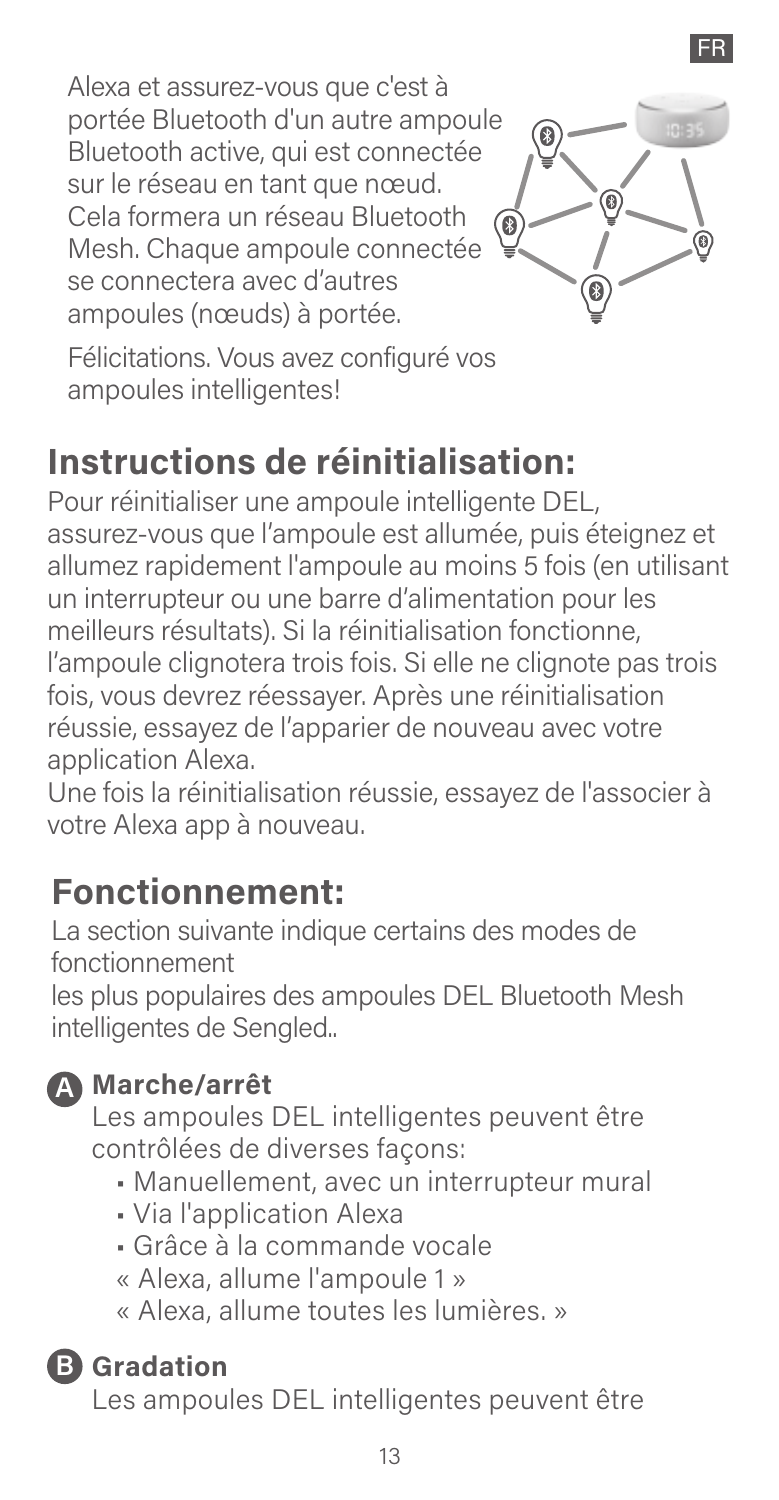graduées de la manière suivante:

- Via l'application Alexa
- Grâce à la commande vocale
- « Alexa, gradue l'ampoule 1 à 10 %. »
- « Alexa, augmente la luminosité de l'ampoule 1. »

FR

#### **P** Routine

Des Routines peuvent être réalisées avec l'application Alexa. Utilisez le manuel principal de l'application Alexa et choisissez Routines pour commencer la configuration.

#### **Éclairage à distance avec Alexa Garde D**

Alexa peut allumer et éteindre automatiquement vos ampoules pour faire croire aux gens qu'il y a quelqu'un à la maison pendant votre absence. Il vous suffit simplement de configurer Garde dans l'application Alexa, puis de dire à Alexa que vous partez pour mettre Garde en mode Absent.

Si vous possédez des ampoules multicolores LED intelligentes, les opérations suivantes sont également disponibles:

#### **Réglage de la luminosité E**

Ajustez la balance des blancs via la palette blanche dans l'application Alexa, ou avec la commande vocale.

#### **F** Modifier les couleurs

Choisissez parmi 16 millions de couleurs en utilisant la palette de couleurs de l'application Alexa, ou avec la commande vocale.

Si vous ne disposez pas d'un appareil Echo compatible ou si vous choisissez de ne pas ajouter l'ampoule à votre appareil Echo, vous pouvez également télécharger l'application Bluetooth Sengled sur l'App Store d'Apple ou le Play Store de Google. Vous pouvez ensuite ajouter l'ampoule Bluetooth Sengled Smart LED via l'application Sengled Bluetooth.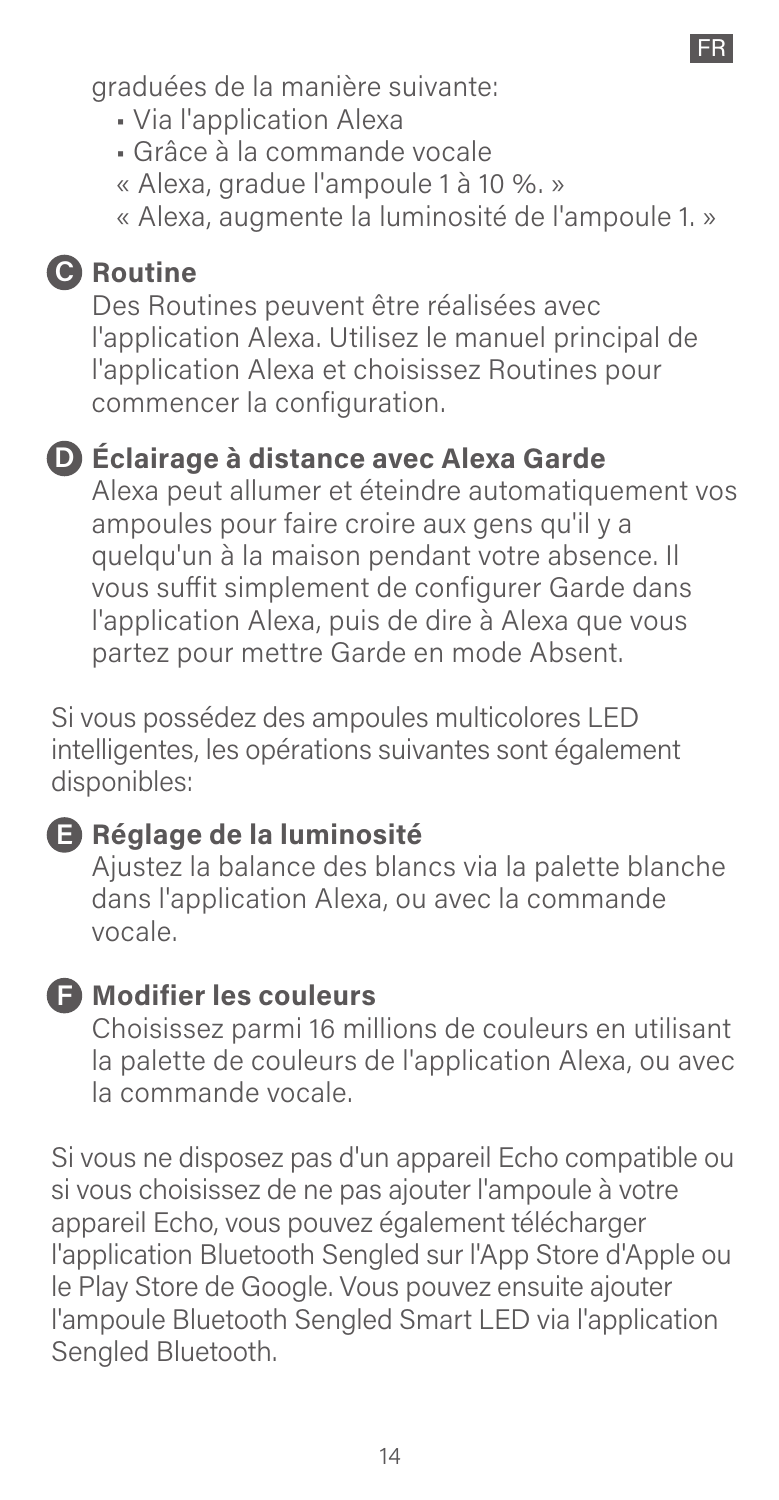### **Questions fréquemment posées :**

1. Puis-je utiliser l'application Sengled Home pour configurer et contrôler mon ampoule Bluetooth?

Pas maintenant, à ce stade, les ampoules Bluetooth intelligentes de Sengled fonctionnent uniquement avec l'application Alexa.

2. Puis-je connecter des ampoules DEL Bluetooth Mesh intelligentes de Sengled directement sur mon téléphone intelligent via Bluetooth, puis utilisez l'application Alexa pour les contrôler?

Non. L'ampoule intelligente DEL doit être connectée à un appareil Alexa compatible, au lieu d'un téléphone intelligent..

#### **Garantie limitée:**

Garantie limitée de 2 ans à partir de la date d'achat original. Sengled limite le service de garantie pour les appareils domestiques intelligents au pays où Sengled ou son revendeur agréé a vendu l'appareil à l'origine. Pour en savoir plus sur la garantie limitée pour les produits Sengled, veuillez visiter www.sengled.com

#### **Assistance:**

Si vous rencontrez des problèmes, veuillez contacter notre équipe d'assistance locale Sengled.

Envoyez des emails à l'adresse suivante : support\_EU@sengled.com (UE)

Ligne d'assistance téléphonique client + 49 211 95433101 Lun. - ven., de 9h00 à 17h00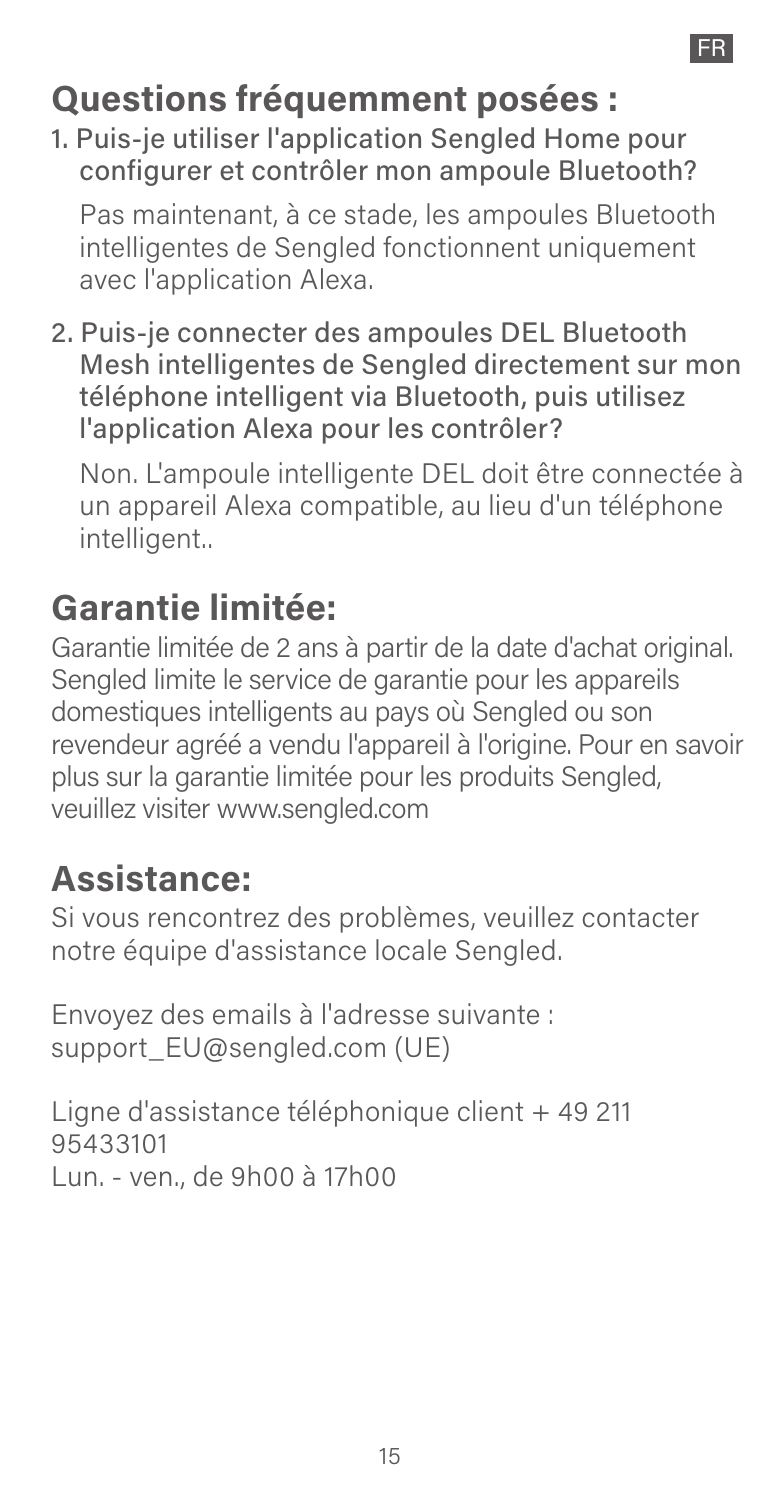

#### **Bombillas LED bluetooth inteligentes Sengled para red en malla**

Funciona con dispositivos Amazon Echo

### **Introducción:**

Las bombillas LED Bluetooth inteligentes Sengled ofrecen una solución sencilla para tener iluminación inteligente controlada por voz y por app en su hogar. Estas bombillas le permiten controlar las luces de varias formas (encendido/apagado, atenuación, rutinas, modo Ausente, etc.) a través de la aplicación Alexa en sus teléfonos o simplemente mediante comandos de voz.

**Nota:** Los dispositivos Alexa compatibles con conexión BLE Mesh son: *Echo de 2da generación, Echo de 3era generación, Echo Dot de 2da generación, Echo Dot de 3era generación, Echo Dot de 3era generación con reloj, Echo Plus de 1era generación Echo Plus de 2nd generación, Echo Show 1era generación, Echo Show 5, Echo Show 8, Echo Show 10, Echo Spot, Echo Input, Echo Flex, Echo Studio*. Para obtener la lista completa de dispositivos compatibles, visite www.sengled.com

# **Información importante sobre seguri- dad:**

Lea y cumpla las medidas de seguridad antes de utilizar las bombillas LED Smart de Sengled:

- Precaución: Peligro de descarga eléctrica. No intente desmontar la bombilla.
- La bombilla no es compatible con los reguladores de intensidad estándares.
- La bombilla es utilizable en ambientes con una temperatura de entre -20 °C y 40 °C.
- No utilizar como iluminación de emergencia.
- La bombilla no puede emplearse con lámparas completamente cerradas.
- Solo para uso en interiores.

#### **Especificaciones de la conectividad inalámbrica:**

- Rango de frecuencia inalámbrica: 2402 ~ 2480 MHz
- Canales de funcionamiento: CH0 ~ CH39
- Potencia máxima de transmisión: 10dBm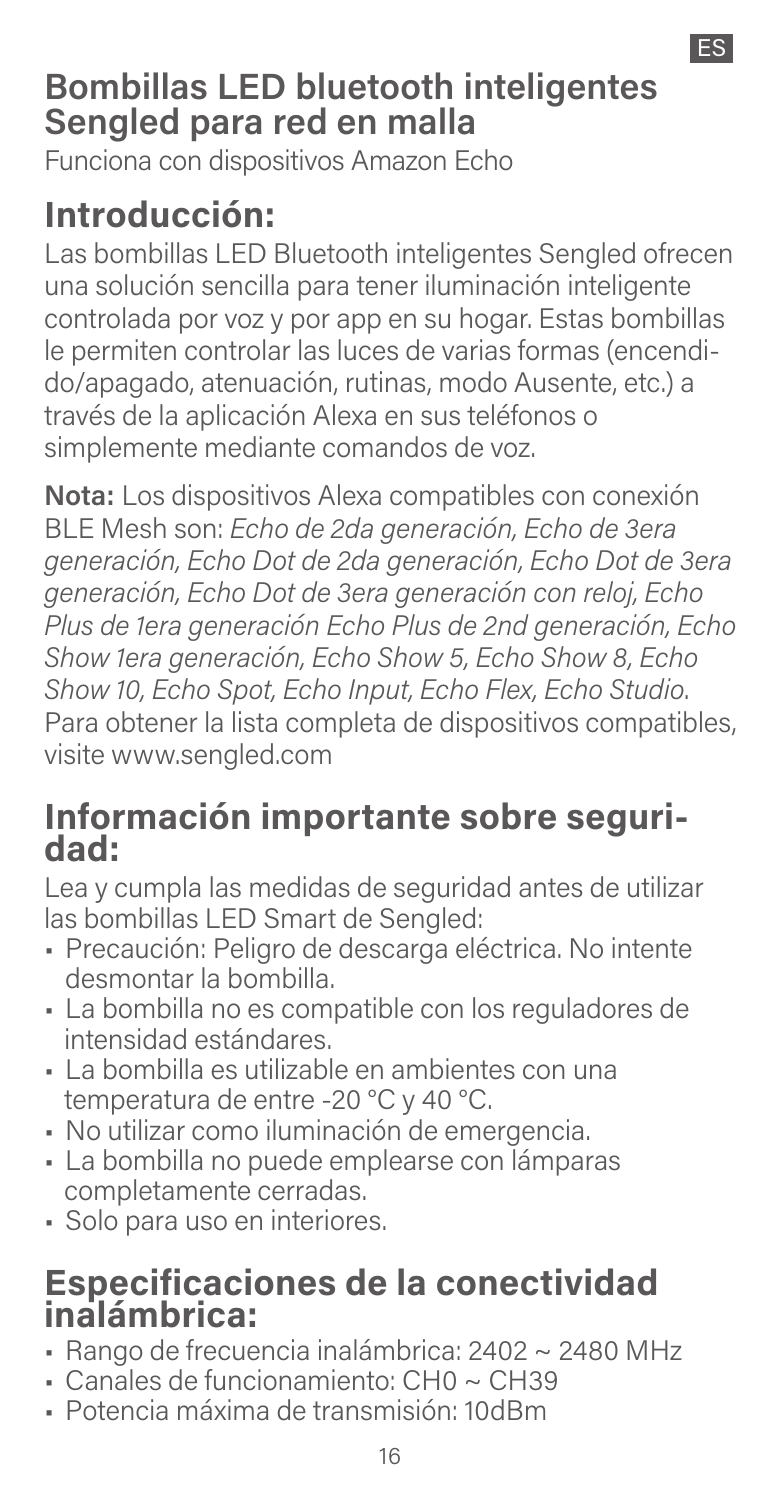### **Instrucciones de instalación:**

Las siguientes instrucciones son aplicables para agregar su bombilla LED inteligente a un dispositivo Alexa compatible con bombillas BLE Mesh.

**Nota:** Asegúrese de que su dispositivo Amazon Alexa está configurado antes de agregar la bombilla inteligente.



ES

**Necesita tener la última actualización de software.** Puede probar "Alexa, ¿está actualizado mi software?" para activar la actualización del software, y luego agregar la bombilla inteligente.

- Las bombillas LED bluetooth inteligentes Sengled para red en malla están hechas para una Configuración Sin Frustraciones. Si compró la bombilla en Amazon usando la misma cuenta de la tienda de Amazon que su cuenta de la app Alexa, y ha seleccionado "Enlazar a mi cuenta de Amazon para simplificar la configuración" antes de realizar el pago en la tienda de Amazon, puede instalar la bombilla cerca de su dispositivo compatible con Alexa y encenderlo lo. La bombilla puede conectarse a la red Bluetooth automáticamente.
- También puede probar la forma tradicional de configurar la bombilla diciendo "Alexa, detecta mis dispositivos". Después que el dispositivo Echo detecta las bombillas y conectan con él recibirá una notificación de la aplicación Alexa. También puede recibir un mensaje de voz de su dispositivo Echo si tiene un solo dispositivo Echo en casa.

### **Configuración de la red en malla**

Si desea configurar varias bombillas para diferentes habitaciones, especialmente habitaciones fuera del alcance del rango de la señal de Bluetooth del dispositivo Alexa, puede utilizar la configuración de red en malla para ampliar el rango.

- 1. Primero, configure las bombillas inteligentes cerca del dispositivo Alexa.
- 2. Apague la bombilla y aléjela del dispositivo Alexa y asegúrese de que esté dentro del rango de Bluetooth de otra bombilla conectada a la red

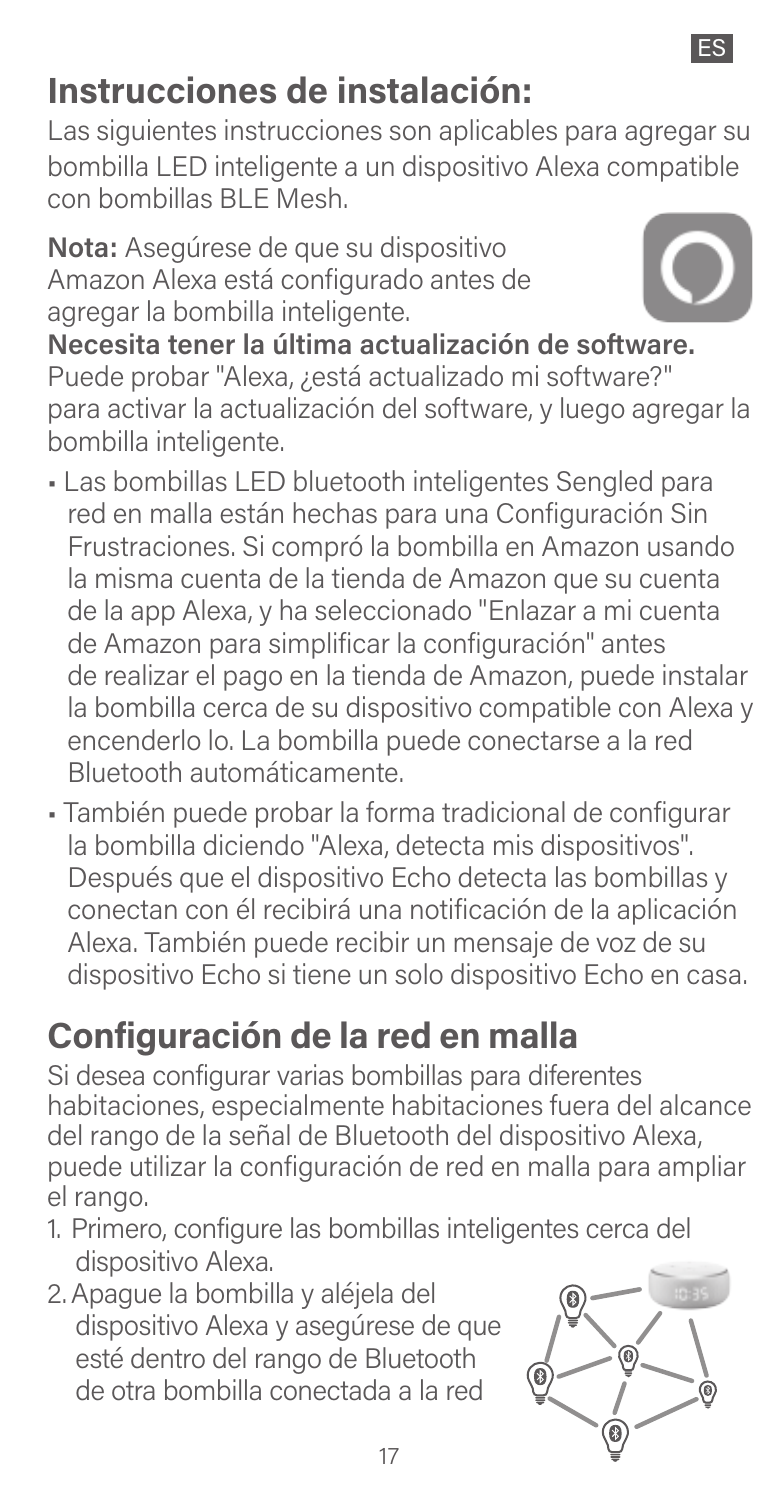

como nodo. Esto formará una red en malla Bluetooth. Cada bombilla conectada se conectará con otras bombillas (nodos) dentro del rango.

 ¡Felicitaciones por configurar con éxito sus bombillas inteligentes!

#### **Instrucciones de reinicio:**

Para restablecer su bombilla LED inteligente, asegúrese de que la bombilla esté encendida y luego apague y encienda rápidamente la bombilla al menos 5 veces (lo mejor es usar un interruptor de luz o un tomacorrientes múltiple). Si el restablecimiento tiene éxito, la bombilla parpadeará tres veces. Si no parpadea tres veces, tendrá que intentarlo de nuevo.

Una vez que se restablezca correctamente, intente emparejarlo en la app Alexa de nuevo.

#### **Funcionamiento:**

La siguiente sección describe algunos de los modos más populares de funcionamiento de las Bombillas LED bluetooth inteligentes Sengled para red en malla.

#### **Encendido apagado A**

Las bombillas LED inteligentes se pueden controlar a través de una variedad de medios:

- Manualmente por medio de un interruptor de pared
- A través de la aplicación Alexa
- Mediante control por voz
- "Alexa, enciende la bombilla 1"

"Alexa, apaga todas las luces".

#### **Atenuación B**

Las bombillas LED inteligentes se pueden atenuar atenuar:

- A través de la aplicación Alexa
- Mediante control por voz
- "Alexa, atenúa la bombilla 1 al 10%".

"Alexa, intensifica la bombilla 1".

#### **Rutina C**

Las rutinas se pueden crear con la aplicación Alexa.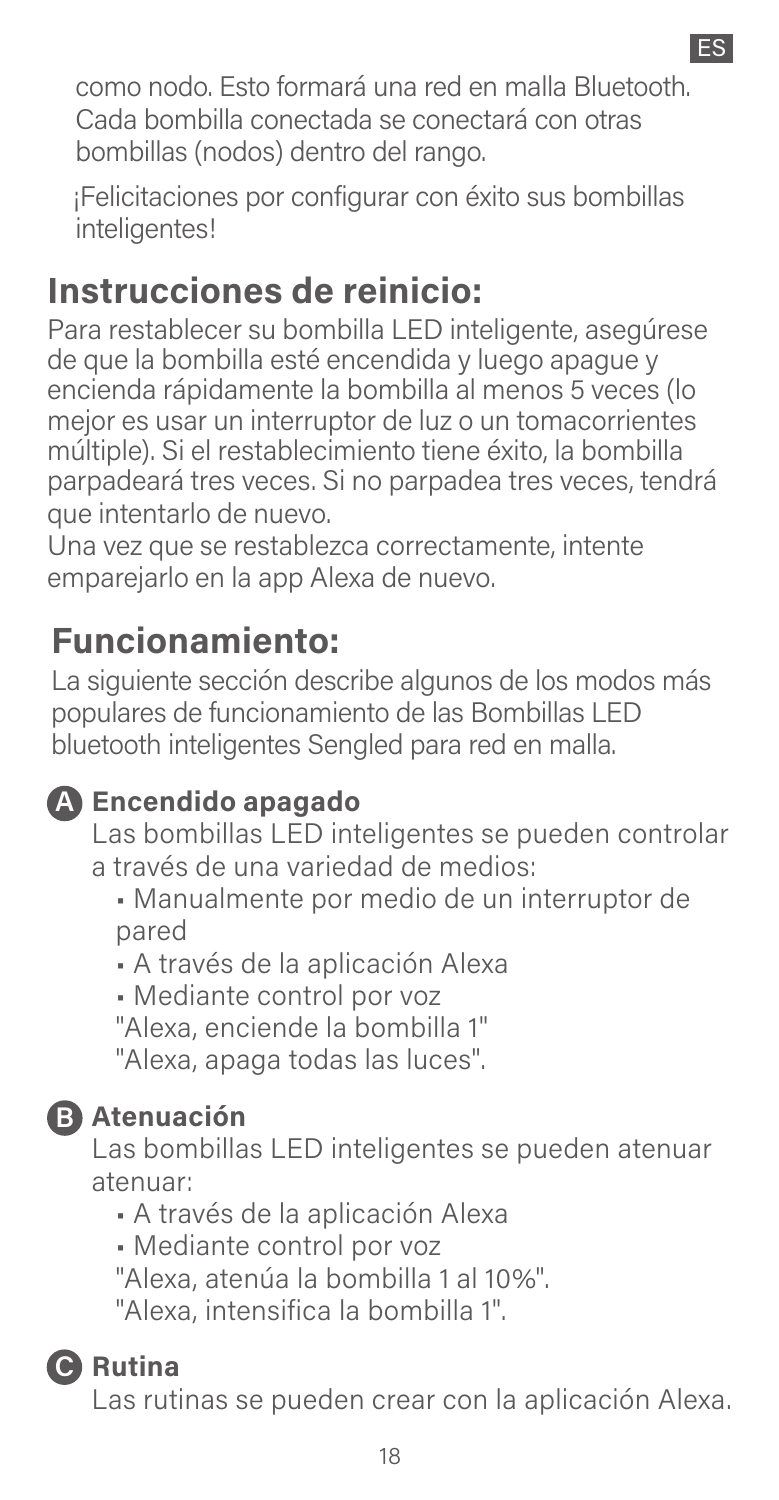Utilice el manual principal de la aplicación Alexa y elija Rutinas para iniciar la configuración.



#### **Away Lighting (iluminación cuando no está) con D Alexa Guard**

Alexa puede encender y apagar las lámparas automáticamente para que parezca que alguien está en casa mientras esté fuera. Simplemente configure Guard en la aplicación Alexa y luego dígale que se marcha para configurar Guard en modo Ausente.

Si tiene bombillas multicolores Smart Led de Sengled, las siguientes funciones también están disponibles:

#### **Ajuste de blancos E**

Ajuste los blancos a través de la paleta de blancos en la aplicación Alexa o con el control por voz.

#### **Cambio de color F**

Cambie entre 16 millones de colores con la paleta de colores de la aplicación Alexa o con el control por voz.

Si no tiene un dispositivo Echo compatible o elige no agregar la lámpara a su dispositivo Echo, puede también descargar la aplicación Sengled Bluetooth de App Store de Apple o Play Store de Google. Una vez descargada la aplicación puede agregar la lámpara Bluetooth LED inteligente Sengled mediante la aplicación Sengled Bluetooth.

#### **Preguntas frecuentes:**

1. ¿Puedo usar la aplicación Sengled Home para configurar y controlar mi bombilla Bluetooth?

Ahora no, en este momento, la bombilla Sengled Smart Bluetooth solo funciona con la aplicación Alexa.

2. ¿Puedo conectar las bombillas LED Bluetooth inteligentes Sengled para red en malla directamente a mi teléfono inteligente usando conexión Bluetooth y luego usar la aplicación Alexa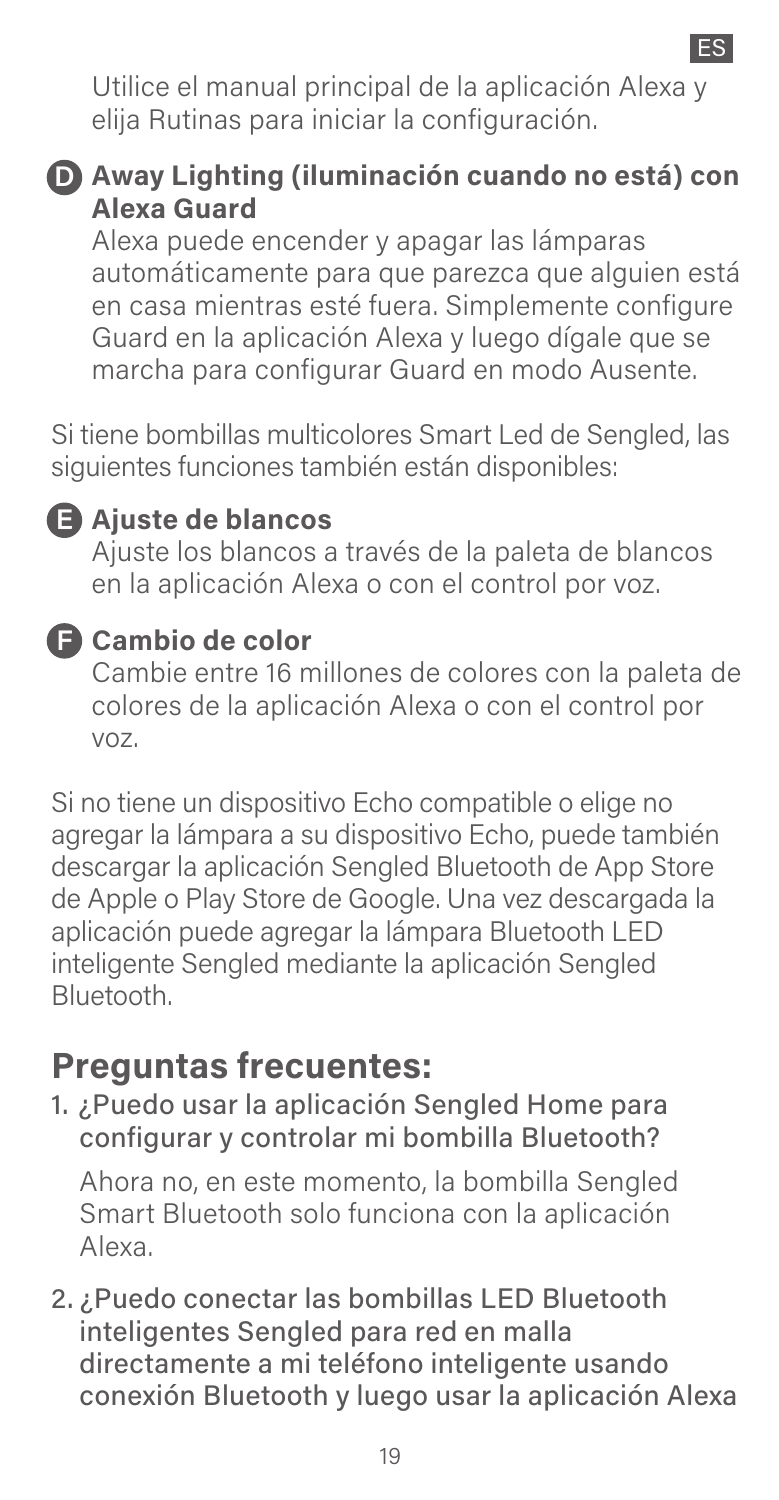#### para controlarlas?

No. La bombilla LED inteligente debe estar conectada con un dispositivo compatible con Alexa, en lugar de un teléfono inteligente.

ES

### **Garantía limitada:**

Garantía limitada de 2 años desde la fecha de compra original. Sengled restringe el servicio de garantía de los dispositivos inteligentes para el hogar al país donde Sengled o su distribuidor autorizado vendió el dispositivo originalmente. Para obtener más información sobre la Garantía Limitada para productos Sengled, visite www.sengled.com

#### **Soporte:**

Si tiene algún problema, comuníquese con su equipo de soporte local de Sengled. Visite el siguiente sitio web para obtener soporte en linea: www.sengled.com

Envíe mensajes de correo electrónico a:support\_EU@sengled.com

Marque la línea de atención al cliente +49 211 95433 101 9:00-17:00 de lunes a viernes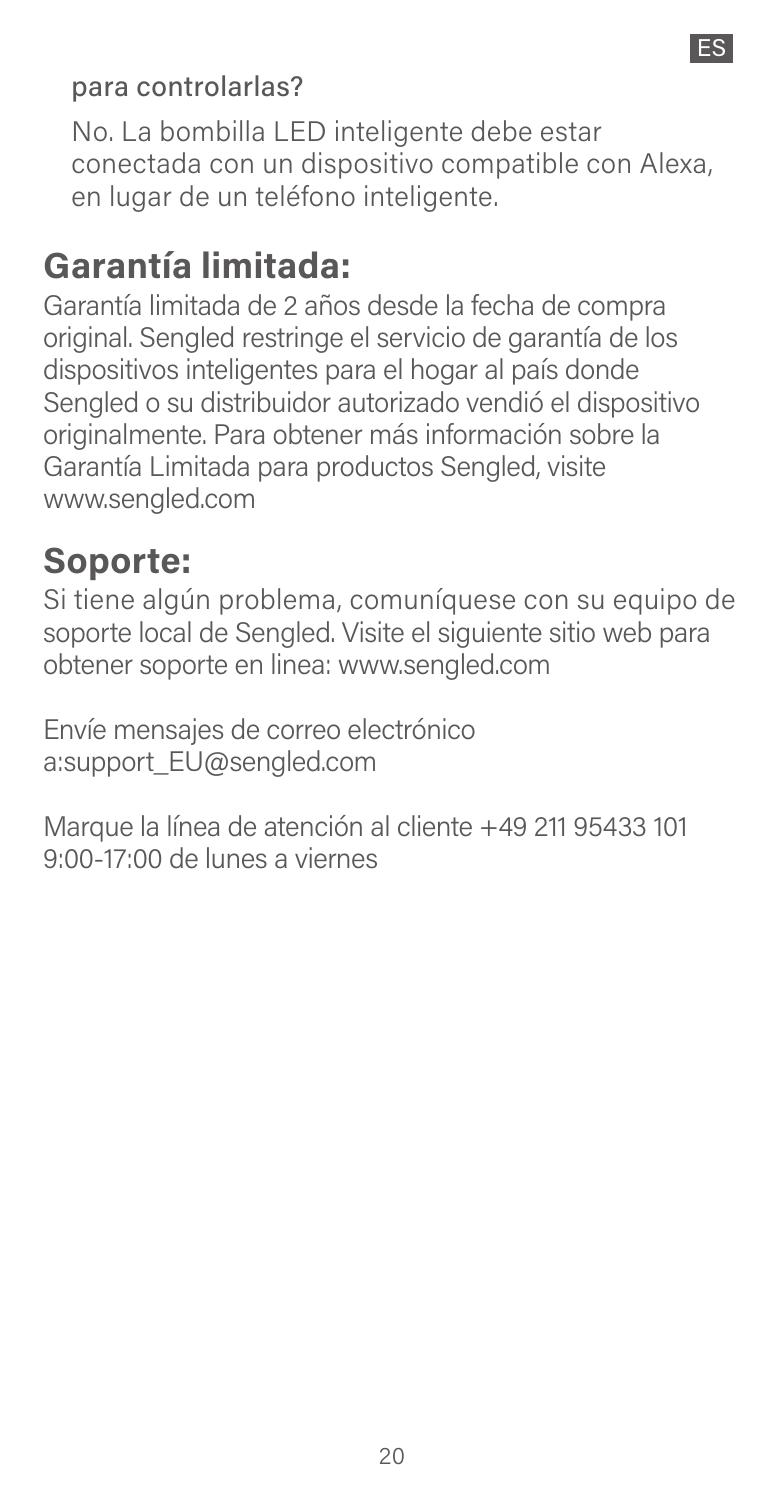### **Lampadina LED Mesh Smart Bluetooth Sengled**

Funziona con i dispositivi Amazon Echo

### **Introduzione:**

Le lampadine LED Sengled Smart Bluetooth sono una soluzione semplice per avere un'illuminazione intelligente controllabile dalla voce e dall'app nella vostra casa. Queste lampadine consentono di controllare le luci in diversi modi on/off, regolabile, routine, modalità Away, ecc - tramite l'app Alexa sui vostri telefoni o semplicemente con i comandi vocali.

**Nota:** I dispositivi Alexa che supportano la connessione BLE Mesh includono: *Echo 2a Gen, Echo 3a Gen, Echo Dot 2a Gen, Echo Dot 3a Gen, Echo Dot 3a Gen con orologio, Echo Plus 1a Gen, Echo Plus 2a Gen, Echo Show 1a Gen, Echo Show 5, Echo Show 8, Echo Show 10, Echo Spot, Echo Input, Echo Flex, Echo Studio.*

Per ottenere la lista completa dei dispositivi compatibili, visita www.sengled.com

### **Importante avvertenza sulla sicurezza:**

prima di installare le lampadine a LED Smart Sengled, leggere e seguire le seguenti precauzioni, compreso:

- Attenzione: Rischio di scosse elettriche. Non provare a smontare la lampadina.
- Non adatta per essere utilizzata con i comuni dimmer da parete.
- Adatta per essere utilizzata in un ambiente tra -20° C e 40° C.
- Non utilizzabile come luce d'emergenza.
- La lampadina non è adatta per impianti completamente chiusi.
- Solo per uso interno.

### **Specifiche wireless:**

- Gamma di frequenza wireless: 2402 ~
- 2480 MHz Canali operativi: CH0 ~ CH39
- Potenza di uscita massima trasmessa: 10dBm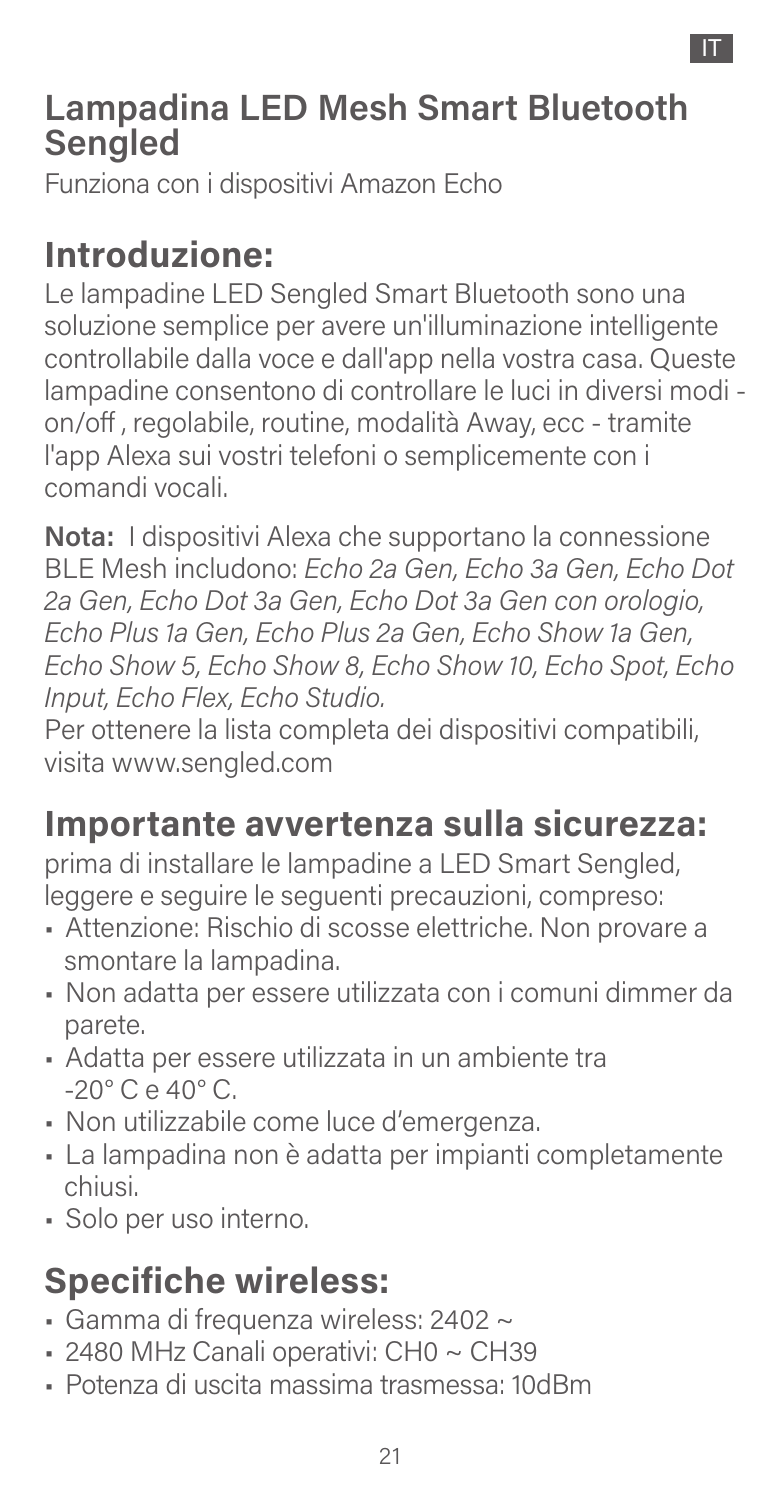### **Istruzioni per l'installazione:**

Le seguenti istruzioni sono applicabili per aggiungere la lampadina Smart LED a un dispositivo Alexa che supporta la lampadina BLE Mesh.

**Nota:** Assicurati che il tuo dispositivo Amazon Alexa sia configurato prima di aggiungere la lampadina smart.

**Deve avere l'ultimo aggiornamento software.** Puoi provare "Alexa, il mio software è aggiornato?" per attivare l'aggiornamento del software, quindi aggiungere la lampadina intelligente.

- Le lampadine Sengled Smart Bluetooth Mesh LED sono create per una configurazione senza problemi. Se hai acquistato la lampadina da Amazon utilizzando lo stesso account Amazon del tuo account Alexa App e hai selezionato "Collega al mio account Amazon per semplificare l'installazione" prima di pagare su Amazon, puoi installare la lampadina vicino al tuo dispositivo Alexa compatibile e accenderla. La lampadina è in grado connettersi automaticamente alla rete Bluetooth.
- Puoi anche provare il modo tradizionale di impostare la lampadina chiedendo "Alexa, scopri i dispositivi". Dopo che le lampadine vengono rilevate e connesse al dispositivo Echo, riceverai una notifica dall'app Alexa. Potresti anche ricevere un messaggio vocale dal tuo dispositivo Echo se hai un solo dispositivo Echo a casa.

### **Impostazione della rete mesh**

Se si desidera avere più lampadine impostate per diverse stanze, in particolare le stanze fuori dalla portata del segnale Bluetooth del dispositivo Alexa, è possibile utilizzare la configurazione Mesh Network per estendere la portata.

- 1. Innanzitutto, configurare le lampadine smart vicino al dispositivo Alexa.
- 2. Spegnere la lampadina e spostarla più lontano dal dispositivo Alexa e assicurarsi che sia nel raggio d'azione Bluetooth di un'altra lampadina Bluetooth attiva, che è collegata in rete come nodo. Questo



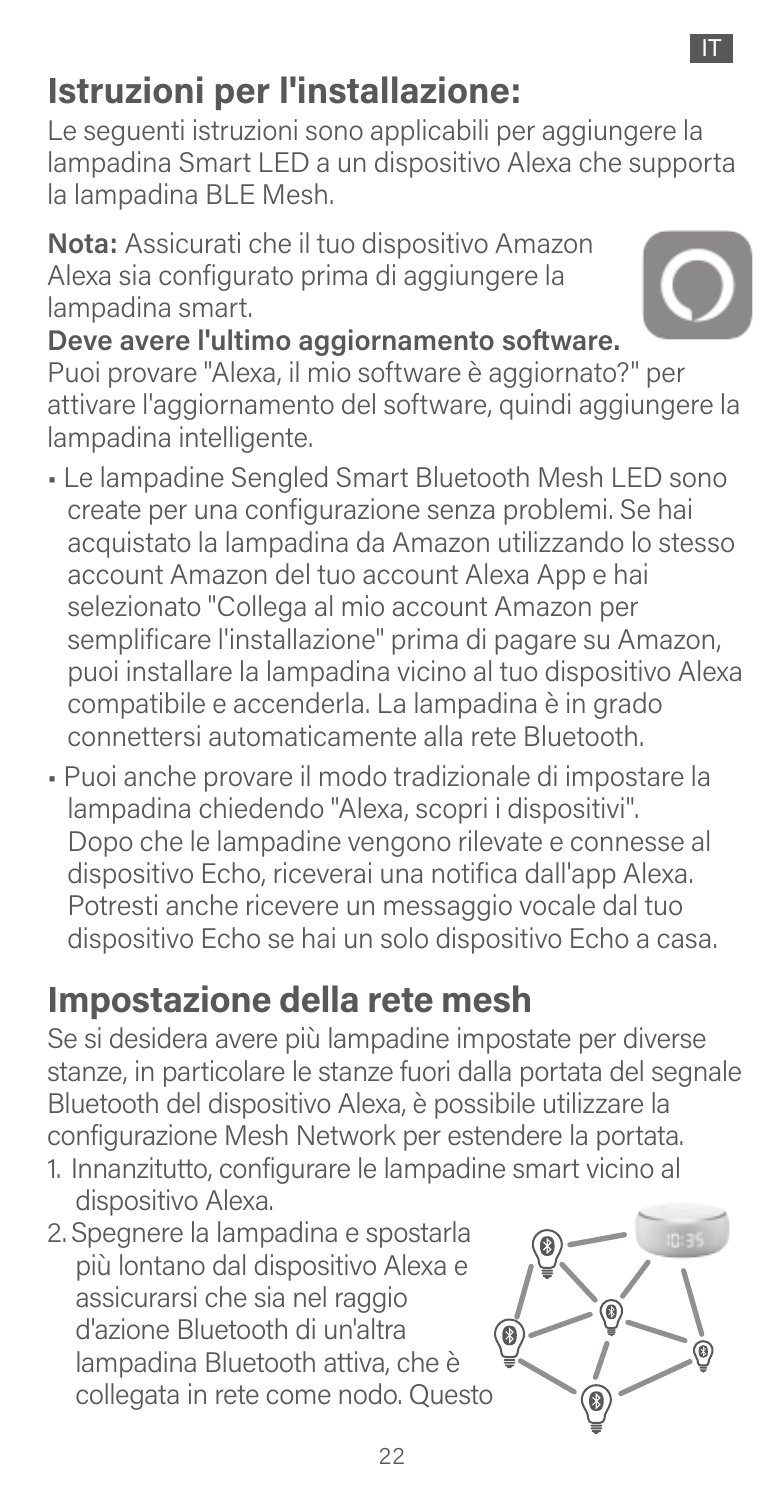formerà una rete Bluetooth Mesh. Ogni lampadina collegata si connetterà con altre lampadine (nodi) all'interno della portata.

Congratulazioni per aver configurato correttamente le lampadine smart!

IT

### **Istruzioni per il reset:**

Per resettare la tua lampadina Smart LED, assicurati che la lampadina sia accesa e poi spegnila e riaccendila rapidamente per almeno 5 volte (utilizzando un interruttore della luce o una barra di alimentazione funziona meglio). Se il reset è riuscito, la lampadina lampeggerà tre volte. Se non lampeggia tre volte, devi riprovare.

Una volta resettata con successo, prova ad accoppiarla di nuovo nella tua app Alexa.

#### **Operazione:**

La sezione seguente illustra alcune delle modalità operative più diffuse delle lampadine LED Sengled Smart Bluetooth Mesh.

#### **Acceso e spento A**

Le lampadine LED smart possono essere controllate attraverso una varietà di dispositivi:

- Manualmente tramite un interruttore a parete
- Tramite l'app Alexa
- Tramite il controllo vocale
- " Alexa, accendi la prima luce "
- " Alexa, spegni tutte le luci. "

#### **Funzione dimmer B**

Le luce delle lampadine a LED smart può essere regolata:

- Tramite l'app Alexa
- Tramite il controllo vocale

"Alexa, imposta tutte le luci al 10%."

"Alexa, aumenta l'intensità di tutte le luci."

#### **B** Routine

Le routine possono essere create con l'app Alexa. Utilizzare il manuale principale dell'app Alexa e scegli Routine per iniziare la configurazione.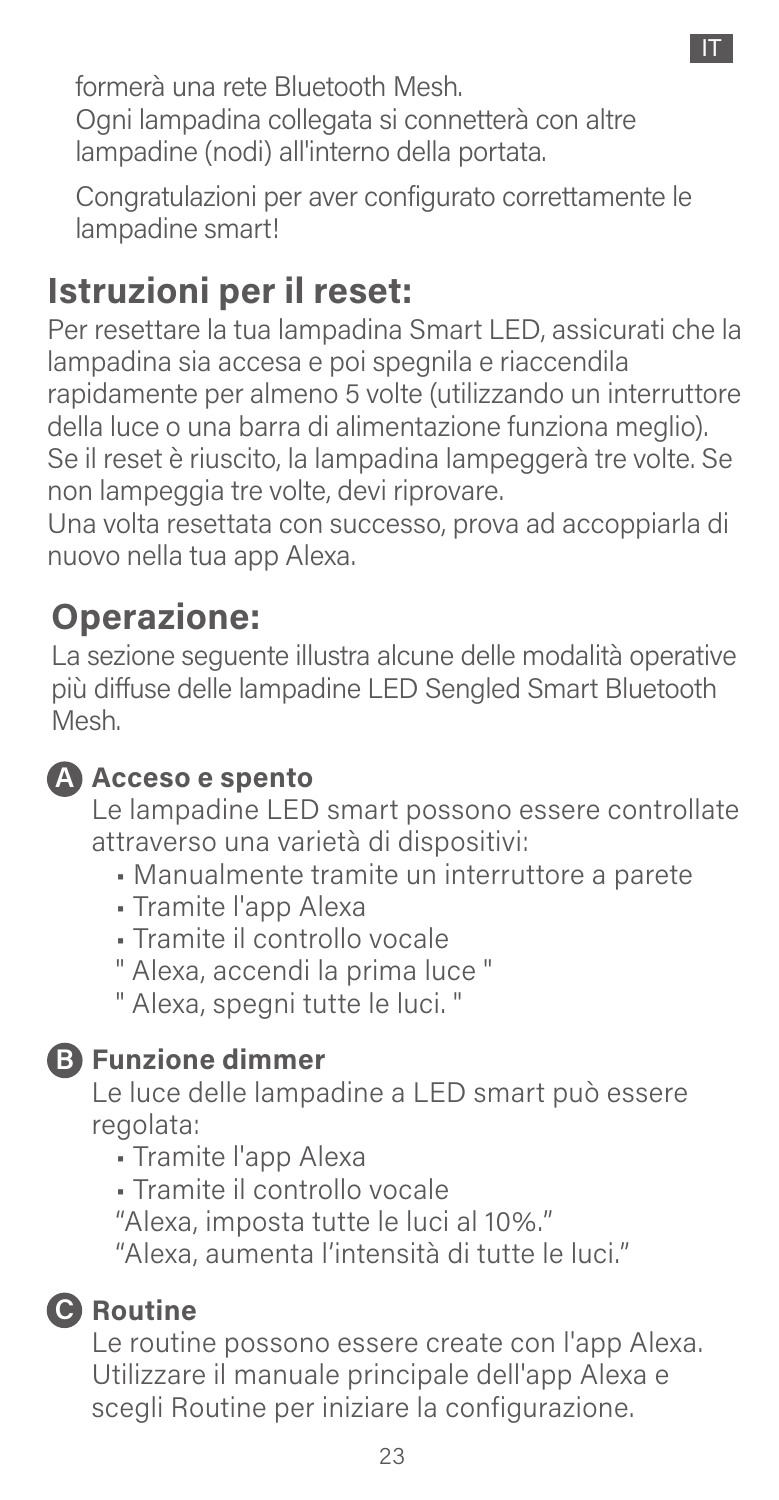#### **Illuminazione a distanza con Alexa Guard D**

Alexa può accendere e spegnere automaticamente le tue lampadine per far sembrare che ci sia qualcuno in casa mentre sei via. Basta impostare Guard nell'app Alexa e poi dire ad Alexa che stai uscendo per configurare Guard in modalità Usciti.

Smart Led de Sengled, las siguientes funciones también están disponibles: Se hai le lampadine Sengled Smart LED Multicolor, avrai a disposizione le seguenti operazioni:

#### **Regolazione dei toni bianchi E**

Regola i bianchi tramite la tavolozza dei bianchi nell'app Alexa o con il controllo vocale.

#### **Modifica dei colori F**

Cambia tra 16 milioni di colori usando la tavolozza dei colori nell'app Alexa o con il controllo vocale.

Se non hai un dispositivo Echo compatibile o scegli di non aggiungere la lampadina al tuo dispositivo Echo, puoi inoltre scaricare l'app Sengled Bluetooth dall'App Store Apple o da Google Play Store. È poi possibile aggiungere la lampadina Sengled Smart LED Bluetooth utilizzando l'app Sengled Bluetooth.

#### **Domande frequenti:**

1. Posso usare l'app Sengled Home per impostare e controllare la mia lampadina Bluetooth?

Non ora, al momento, la lampadina Sengled Smart Bluetooth funziona solo con l'app Alexa.

2. Posso collegare la lampadina Sengled smart Bluetooth Mesh LED direttamente al mio smartphone utilizzando la connessione Bluetooth e quindi utilizzare l'app Alexa per controllarla?

No. La lampadina Smart LED deve essere collegata con un dispositivo Alexa compatibile, invece di uno smartphone.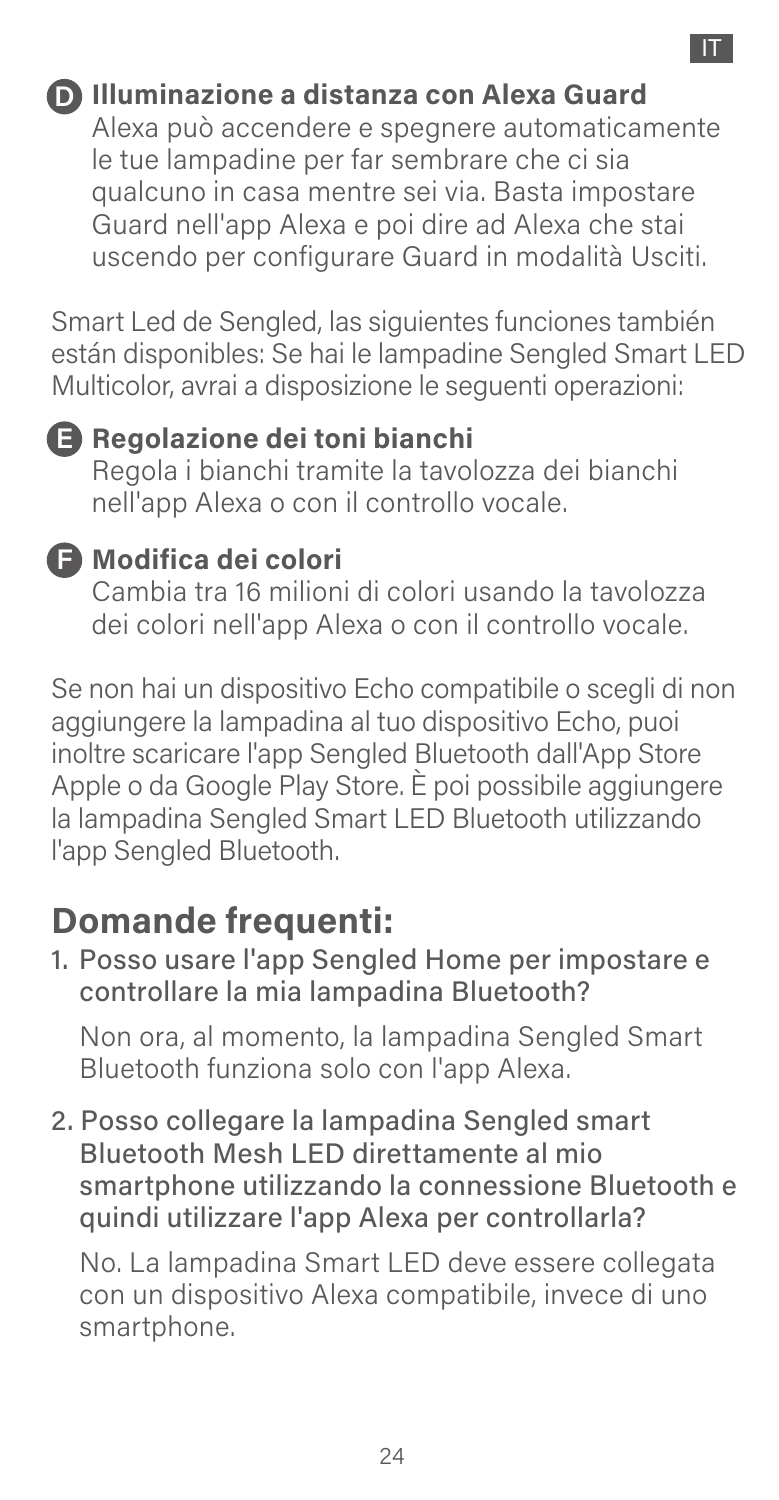### **Garanzia limitata:**

Garanzia limitata di 2 anni dalla data di acquisto originale. Sengled limita il servizio di garanzia per il dispositivo smart home al paese in cui Sengled o il suo rivenditore autorizzato ha originariamente venduto il dispositivo. Per saperne di più sulla garanzia limitata per i prodotti Sengled, visita www.sengled.com

#### **Assistenza:**

In caso di problemi puoi contattare il nostro team di assistenza tecnica locale Sengled.

```
Invia e-mail a: support_EU@sengled.com (UE)
```
Numero di telefono assistenza tecnica +49 211 95433 101 9:00-17:00 lun.-ven.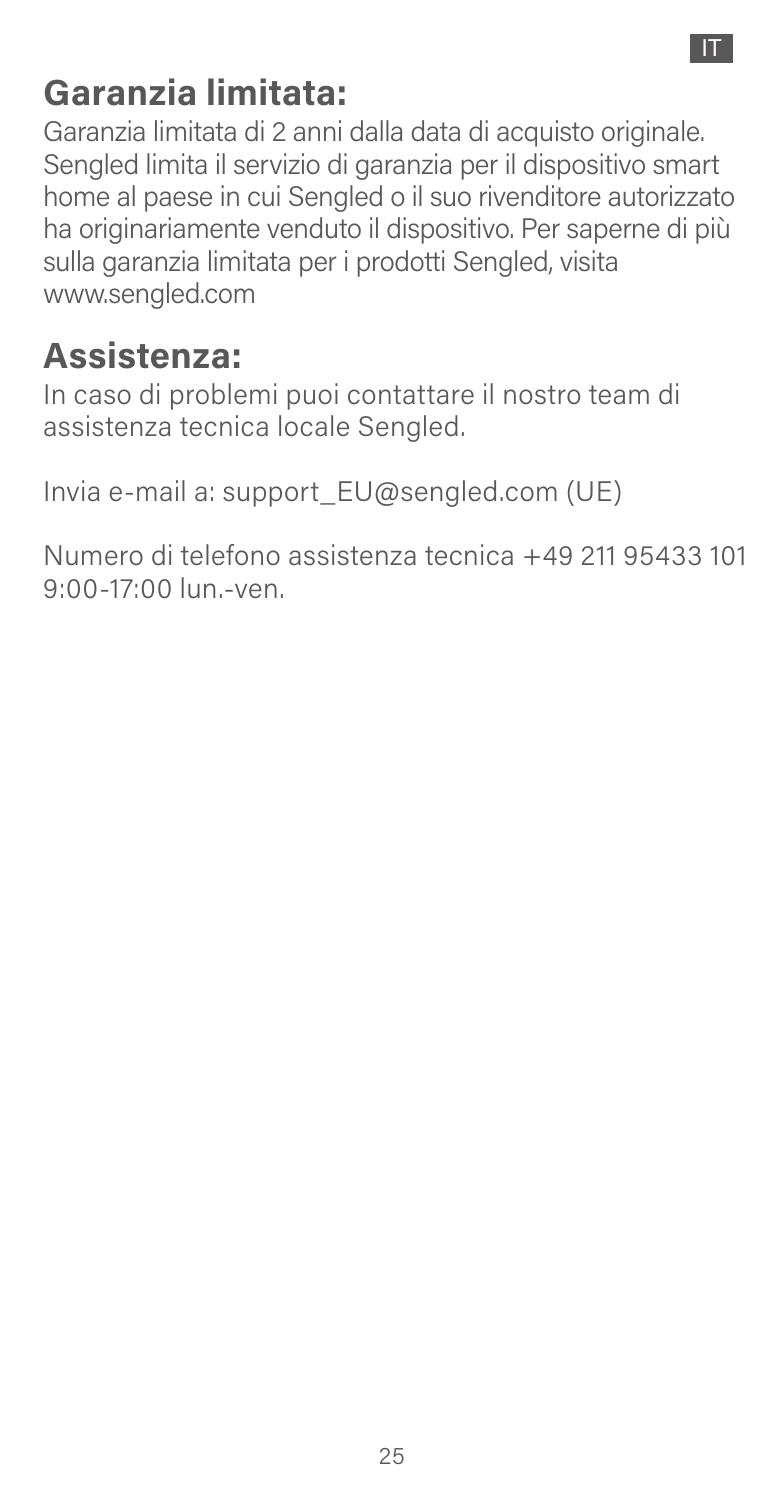### **Sengled Smart Bluetooth Mesh LED lamp**

Werkt met Amazon Echo apparaten

#### **Introductie:**

Slimme Bluetooth LED lampen of een eenvoudige oplossing om gecontroleerde spraak- en regelbare intelligentieapp te hebben verlichting in uw huis. Met deze lampen u uw lichten op verschillende manieren - aan/uit, gedimd, routines, Afwezig staat, etc. - via de Alexa app op je telefoon of gewoon spraakopdrachten.

**Opmerking:** Alexa-apparaten die de BLE-mesh ondersteunen omvat aansluiting: *Eco 2de Gen, Eco 3de Gen, Echo Dot 2deGen, Echo Dot 3de Gen, Echo Dot 3de Gen com Klok, Echo Plus 1ste Gen, Echo Plus 2de Gen, Echo Show 1ste Gen, Echo Show 5, Echo Show 8, Echo Show 10, Echo Spot, Echo invoer, Echo Flex, Echo Studio.* Voor de volledige lijst van compatibele apparaten, bezoek www.sengled.com

### **Belangrijke veiligheidsinformatie:**

Voordat u Sengled LED Smart-lampen installeert, lees en volg alle voorzorgsmaatregelen, waaronder:

- Waarschuwing: gevaar voor elektrische schokken. Probeer de lamp niet te demonteren.
- Het is niet geschikt voor gebruik met standaard wanddimmers.
- Geschikt voor gebruik in een werkomgeving tussen -20°C en 40°C.
- Niet gebruiken in noodverlichting.
- De lamp is niet geschikt voor volledig gesloten accessoires.
- Gebruik binnenshuis.

#### **Draadloze specificatie:**

- Draadloos frequentiebereik: 2402 2480 MHz
- werkingskanalen: CH0 CH39
- Maximaal outputvermogen overgebracht: 10dBm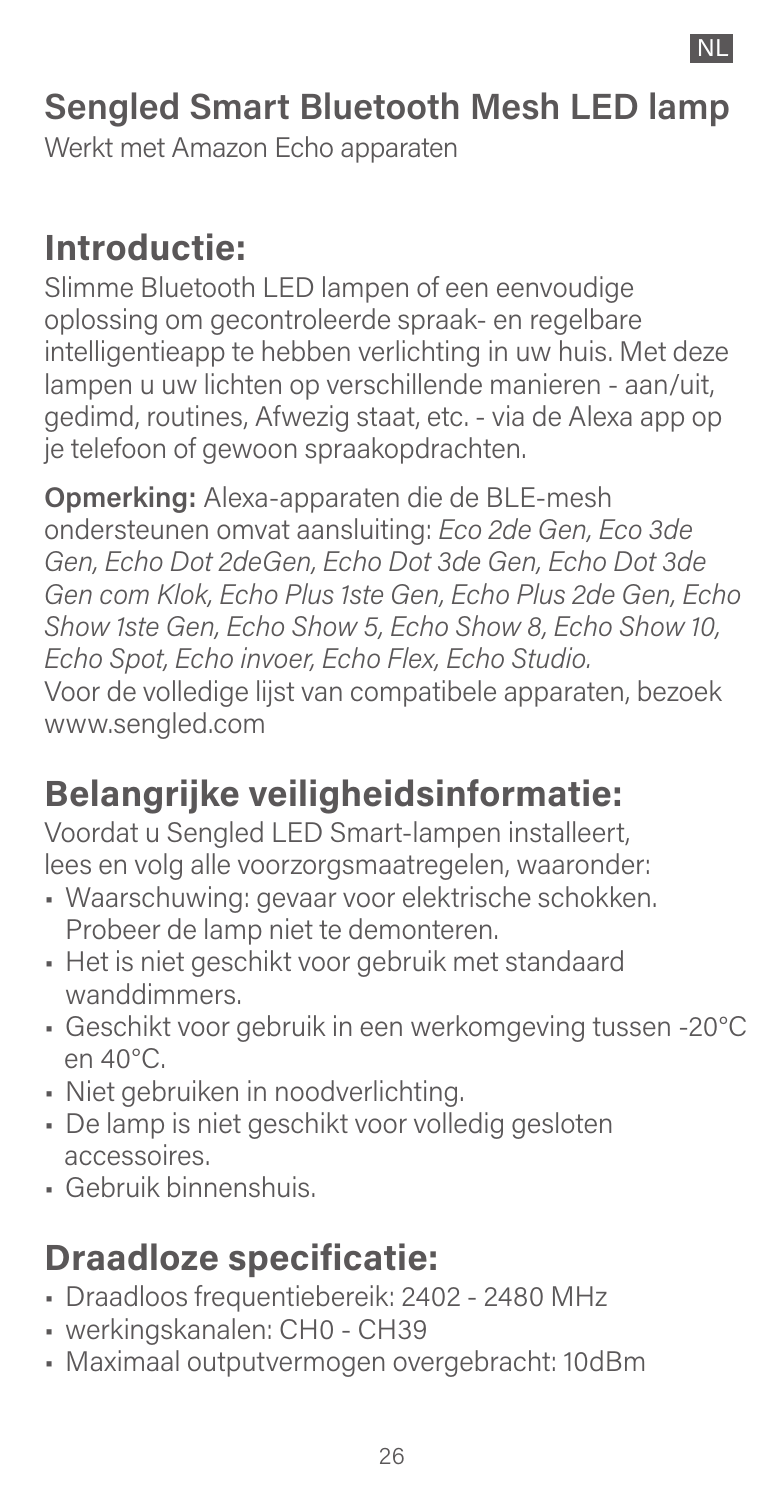### **Istallatie-instructies:**

De volgende instructies zijn van app om uw Slimme LED-lamp voor een Alexa-apparaat dat BLE ondersteunt Meshlamp.

#### **Opmerking:** garandeer je Amazon Alexa Het apparaat is setup voordat u de slimme l amp toevoegt. **U moet de nieuwste software-update hebben.**



u proberen "Alexa, mijn software is up-to-date?" om de software-update te activeren en voeg vervolgens de smartlamp toe.

- Bluetooth Smart Bluetooth LED-mesh lampen worden gemaakt Voor frustratie gratis Setup. Als u Amazon lamp met behulp van dezelfde Amazon-account als uw Alexa App-account, en hebben geselecteerd "Link naar mijn Amazon-account om de setup "te vereenvoudigen voordat ze te betalen op Amazon, u de lamp te installeren in de buurt van uw compatibele Alexa-apparaat en zet het op. De lamp kan automatisch het Bluetooth-netwerk bereiken.
- Je ook de traditionele manier van de bevestiging van de lamp proberen door vragen "Alexa, ontdek de apparaten." Zodra de lampen zijn ontdekt en aangesloten op de Echo-apparaat, ontvangt u een melding van de Alexa-app. U ook een spraakverzoek ontvangen van uw Echo apparaat als u alleen een Echo-apparaat thuis hebt.

### **Setup van het mesh-netwerk**

Als je meerdere lampen wilt laten setup voor verschillende kamers, vooral de kamers op het strand van de Alexa-camera Bluetooth-signaalbereik, u de netwerk Setup Mesh gebruiken om het bereik uit te breiden.

- 1. Installeer eerst slimme lampen in de buurt van het Alexa-apparaat.
- 2. Schakel de lamp uit en verplaats deze van het Alexa-apparaat en zorg ervoor dat deze zich in het Bluetooth-bereik bevindt van een andere actieve Bluetooth-lamp, die is verbonden met het Alexa-apparaat

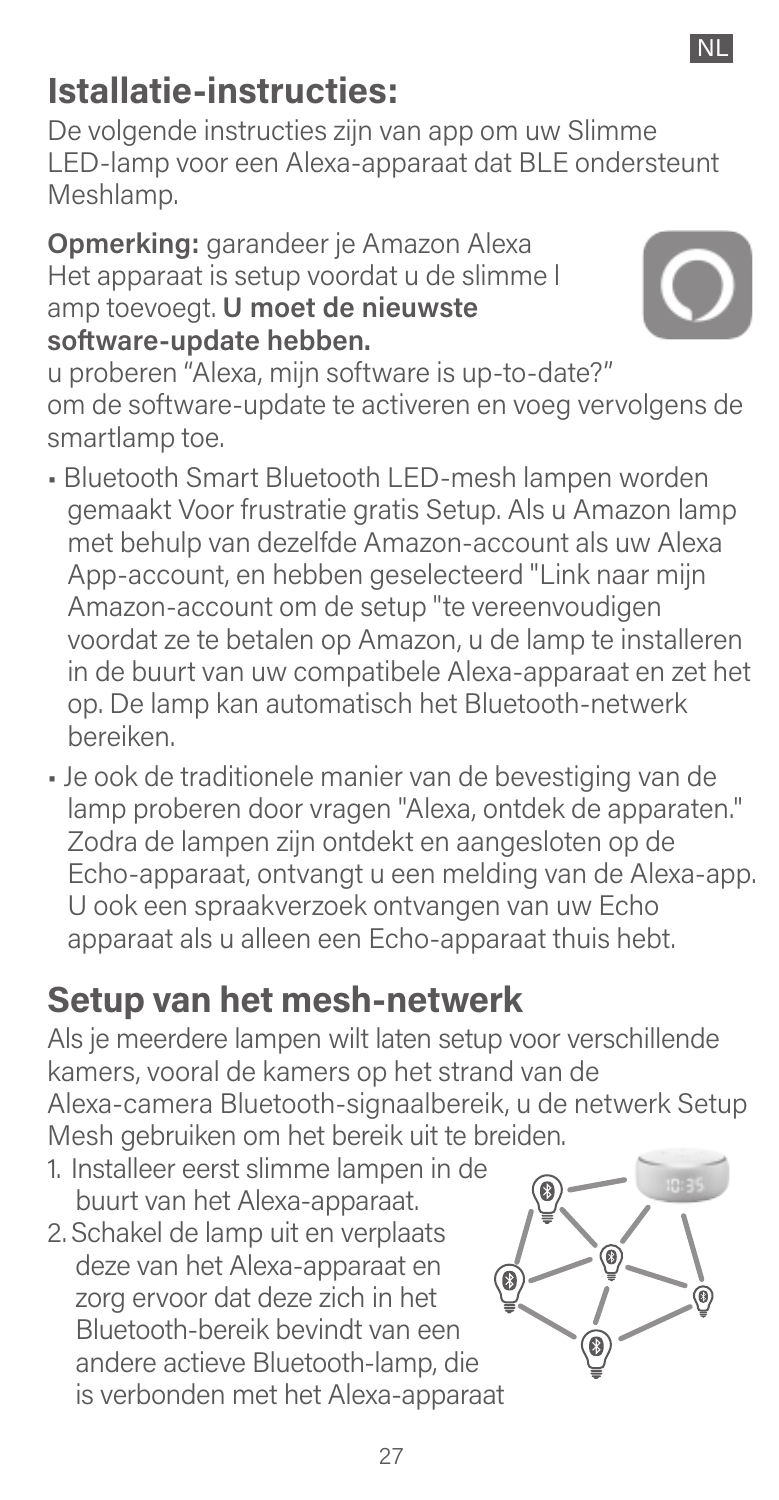netwerk als een knoop. Dit zal een Bluetooth mesh-netwerk vormen. Elke aangesloten lamp maakt verbinding met andere lampen (knooppunten) binnen bereik.

Gefeliciteerd met het opzetten van uw slimme lampen!

#### **Resetteninstructies:**

Om uw slimme LED-lamp te resetten, moet u ervoor zorgen dat de lamp draai dan snel de lamp aan/uit en ten minste 5 keer (Het gebruik van een lichtschakelaar of powerbar werkt beter). Als de reset succesvol, knippert de lamp drie keer. Als je niet drie keer knippert, moet je het opnieuw proberen.

Zodra je opnieuw hebt resetten, probeer het te koppelen op je Alexa app weer.

#### **Bewerking:**

De volgende sectie beschrijft een aantal van de populaire Sengled Smart Bluetooth Mesh-gebruiksmodi LED-lampen.



#### $\blacktriangle$  Aan en uit

Smart LED-lampen kunnen worden bediend door verschillende betekent:

- Handmatig door een wandschakelaar
- Dankzij de Alexa app
- Dankzij spraakopdrachten
- "Alexa, zet het eerste licht aan"
- "Alexa, doe alle lichten uit."



#### **Dimming B**

Smart LED-lampen kunnen gedimd door de Volgende:

- Dankzij de Alexa app
- Dankzij spraakopdrachten

"Alexa, dim alle lichten op 10%."

"Alexa, doe alle lichten aan."



#### **C** Routine

Routines kunnen worden gemaakt met de Alexa-app. Gebruik de Alexa's belangrijkste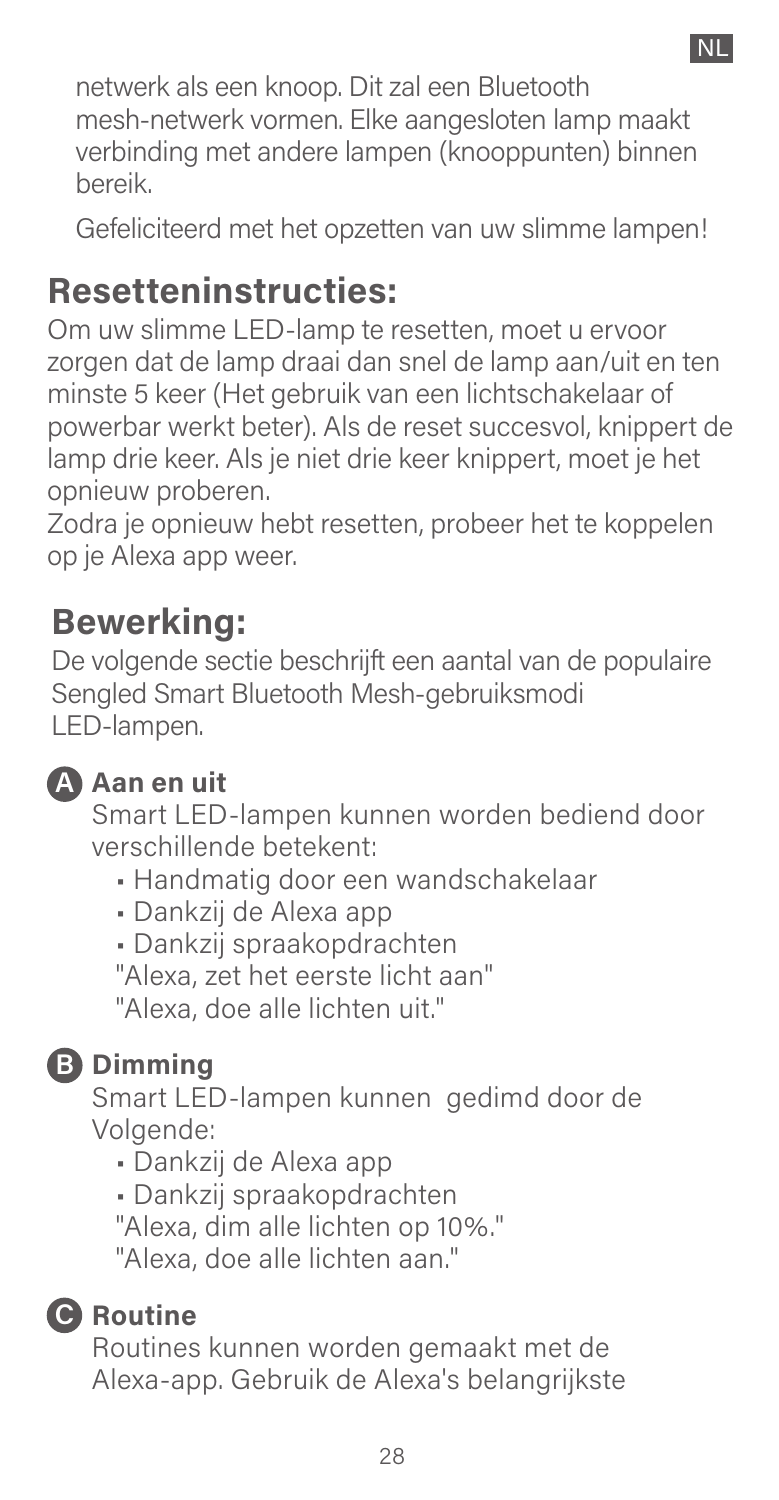handleiding van de app en kies routines voor beginnen met setup.

#### **Afwezig licht met Alexa bewaker D**

Alexa kan automatisch lampen aan en uit lampen om het te laten lijken alsof iemand thuis is terwijl jij afwezig bent. Stel gewoon de bewaker in de Alexa-app in en vertel Alexa vervolgens dat je vertrekt om de bewaker in de Afwezig-modus te zetten.

Als je hebt Sengled Smart LED Veelkleurige lampen, de volgende werkvoorschriften zijn ook beschikbaar:

#### **Het stemmen van blanken E**

Pas de blanken aan via het witte palet op de Alexa-app, of met spraakopdracht.

#### **Veranderende kleuren F**

Verandering van 16 miljoen kleuren met behulp van kleur alexa-app, of met spraakcommando.

Als je geen hebben verenigbaar Echo-apparaat hebt of ervoor kiest om de lamp niet aan je Echo-apparaat toe te voegen, kun je de Sengled Bluetooth-app ook downloaden uit de Apple App Store of Google Play Store. U vervolgens de Smart Sengled Bluetooth LED-lamp toevoegen met behulp van de Sengled Bluetooth app.

#### **Veelgestelde vragen:**

1. Kan ik de Sengled Home-app gebruiken om mijn Bluetooth-lamp?

Niet nu, op dit moment, de Sengled Smart Bluetooth Lamp werkt alleen met de Alexa-app.

2. Kan ik Sengled smart Bluetooth Mesh LEDs aansluiten lamp rechtstreeks naar mijn smartphone via Bluetooth Logt u in en gebruikt u de Alexa-app om te bedienen?

Nee, De Smart LED-lamp moet worden aangesloten op een Alexa compatibel apparaat in plaats van een smartphone.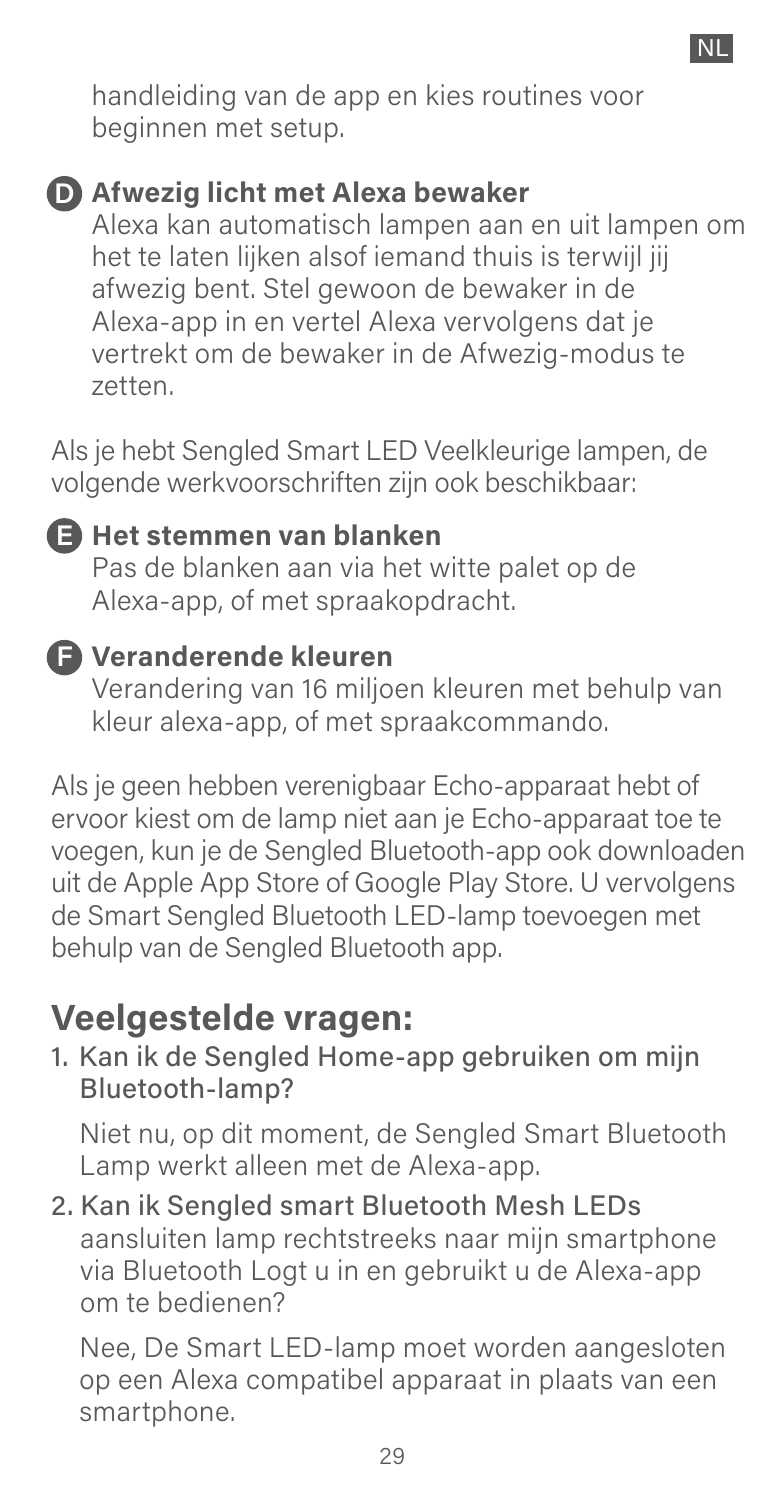#### **NL**

### **Beperkte garantie:**

Beperkte garantie van 2 jaar vanaf de datum van aankoop van oorsprong. Sengled beperkt garantieservice voor smart home-apparaat het land waar Sengled of de erkende detailhandelaar oorspronkelijk verkocht voor het apparaat. Meer informatie over beperkt Garantie voor Sengled producten, bezoek www.sengled.com

#### **Ondersteuning:**

Als u problemen ondervindt, neem dan contact op met uw lokaal sengled ondersteuningsteam.

E-mails verzenden naar: support\_EU@sengled.com

Bel de klantenondersteuning lijn +49 211 95433 101 9:00-17:00 op ma-vr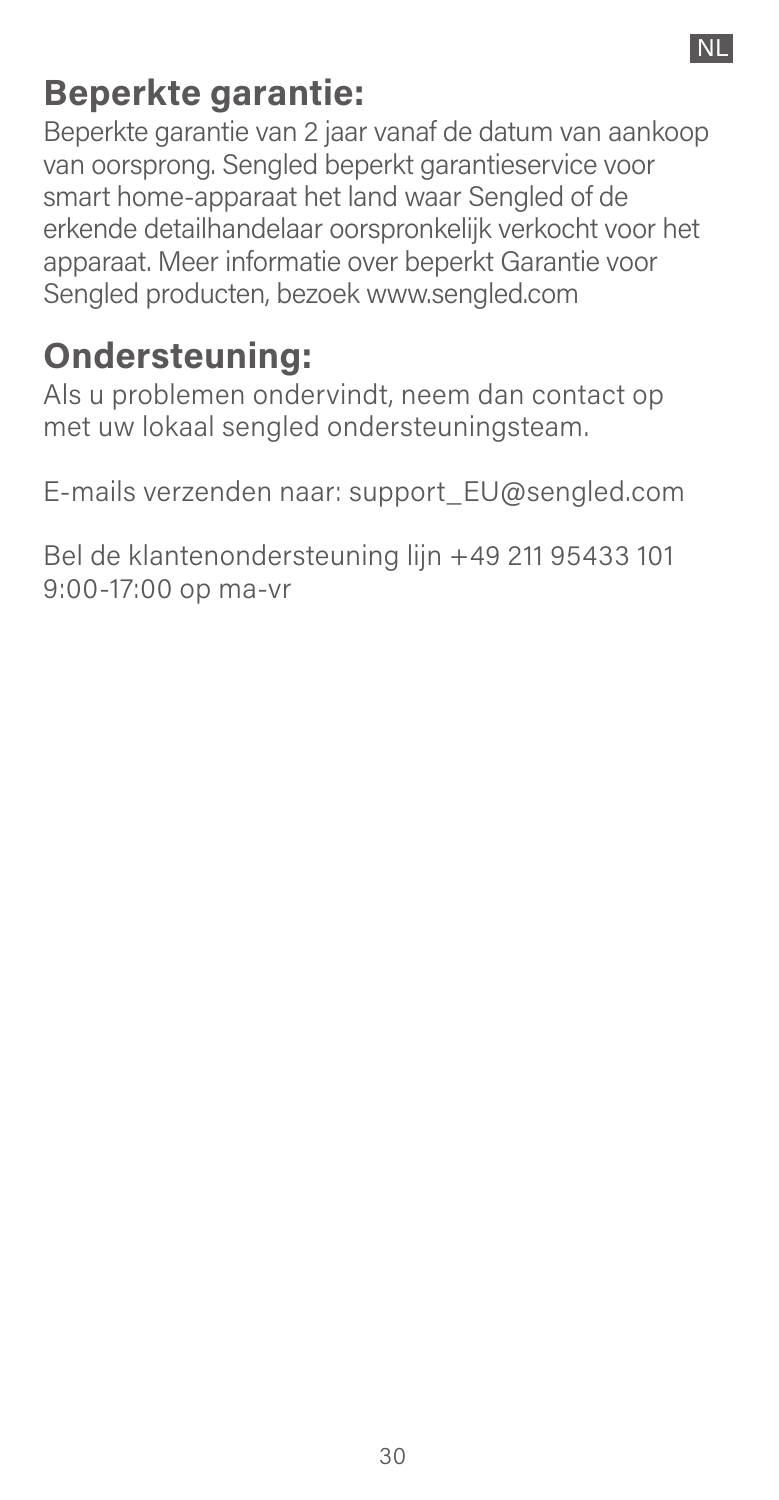### **Sengled Akıllı Bluetooth Mesh LED Ampül**

Amazon Echo Modelleriyle Uyumlu Çalışır

### **Giriş:**

Sengled Akıllı Bluetooth LED ampüller, evinizde sesle-kontrol edilebilir ya da uygulamayla-kontrol edilebilir aydınlatma sistemine sahip olmanız için kolay bir çözüm sunar. Bu ampüller, telefonunuzdaki Alexa uygulaması üzerinden ya da basit sesli komutları kullanarak açma/kapama, karartma, rutin, Dışarıda modu, vs. gibi çeşitli yöntemlerle aydınlatma sisteminizi kontrol etmenizi sağlar.

**Not:** BLE Mesh bağlantısını destekleyen Alexa cihazları şunları içermektedir: *Echo 2. Jenerasyon, Echo 3. Jenerasyon, Echo Dot 2. Jenerasyon, Echo Dot 3. Jenerasyon, Saatli Echo Dot 3. Jenerasyon, Echo Plus 1. Jenerasyon, Echo Plus 2. Jenerasyon, Echo Show 1. Jenerasyon, Echo Show 5, Echo Show 8, Echo Show 10, Echo Spot, Echo Input, Echo Flex, Echo Studio.* 

Uyumlu cihazların tam listesini görmek için, lütfen www.sengled.com

## **Önemli Güvenlik Bilgileri:**

Sengled Akıllı LED ampulleri monte etmeden önce lütfen a agıdakiler de dahil tüm önlemleri okuyun:

- Uyari: Elektrik oku riski. Ampulü sökmeyi denemeyin.
- Standart duvar karartıcılarıyla kullanıma uygun degildir.
- -20°C ila 40°C arasındaki çalı ma ortamlarında kullanıma uygundur.
- Acil durum aydinlatmasi için kullanima degildir.
- Ampul, tamamen kapali armatürler için uygun degildir.
- Sadece kapali alanda kullanilir.

## **Kablosuz Özellikleri :**

- Kablosuz Frekans Aralığı: 2402~2480MHz
- Çalışma kanalları: CH0~CH39
- Aktarılan Maksimum Çıkış Gücü: 10dBm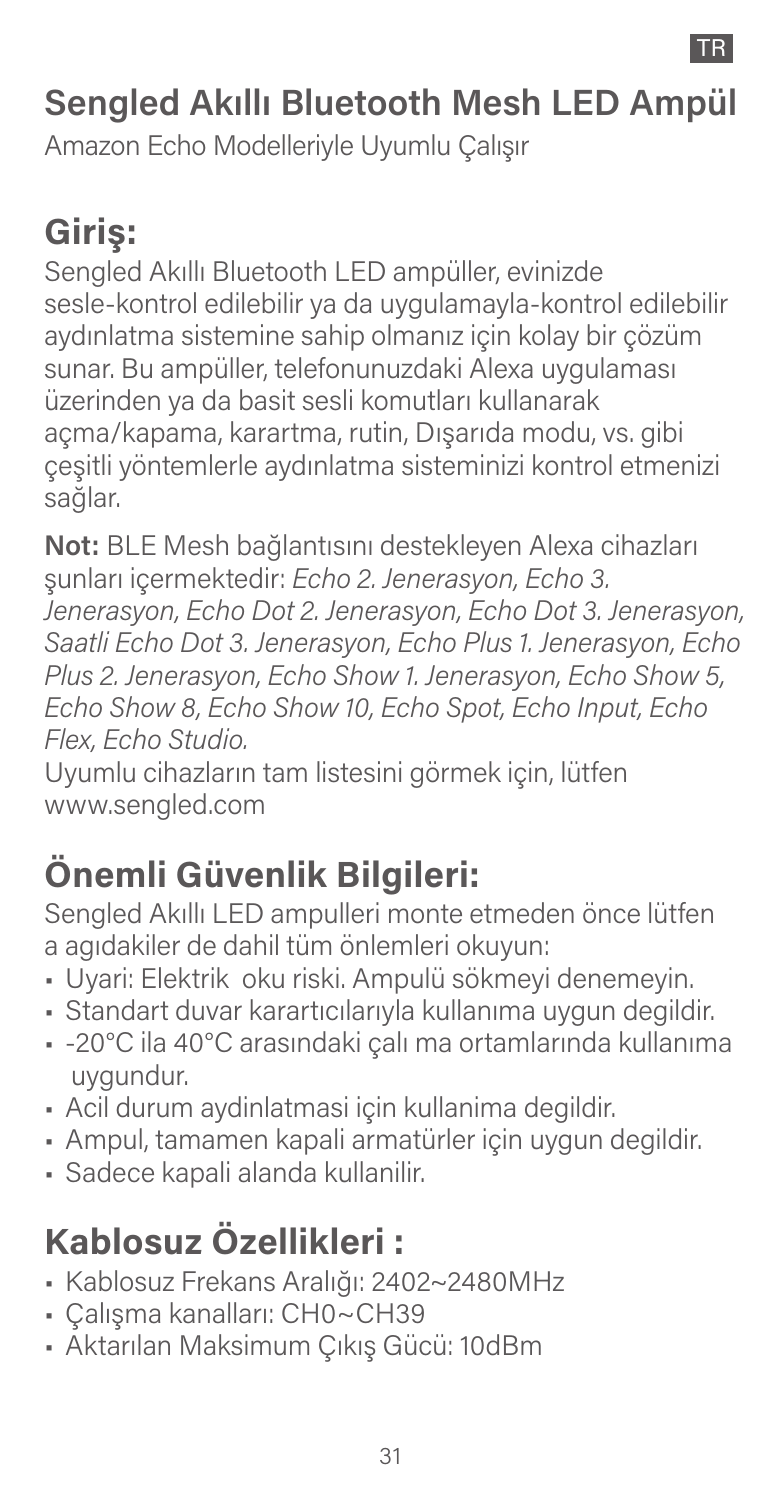#### TR

### **Kurulum Talimatları:**

Aşağıdaki talimatlar, Akıllı LED ampülünüzün BLE Mesh ampülü destekleyen Alexa Cihazına eklenmesi için kullanılabilir.

**Not:** Lütfen Amazon Alexa cihazınızı Akıllı ampülü eklemeden önce kurun.

#### **En güncel yazılım yükseltmesine sahip olmalıdır.**

Yazılım güncellemesini tetiklemek için "Alexa, yazılımım güncel mi?" sorusunu sormayı deneyebilirsiniz, ardından akıllı ampülü ekleyin.

- Sengled Akıllı Bluetooth Mesh LED ampüller, Ücretsiz Kurulum yapıcak şekilde üretilmiştir. Eğer ampülü Amazon'dan Alexa Uygulamasındaki hesabınızla aynı olan Amazon hesabınızı kullanarak satın aldıysanız ve Amazon'da ödeme yapmadan önce "Basit kurulum için Amazon hesabımla ilişkilendir" seçeneğini seçtiyseniz, ampülü uyumlu Alexa cihazınıza yakın bir konumda kurabilir ve açabilirsiniz. Ampül Bluetooth ağına otomatik olarak bağlanabilir.
- Ayrıca "Alexa, cihazları keşfet" diyerek de geleneksel yolla ampülü kurmayı deneyebilirsiniz. Ampül bulunduktan ve Echo cihazı ile bağlandıktan sonra,

Alexa uygulamasından bir bildirim alacaksınız. Eğer evinizde bir Echo cihazınız varsa, Echo cihazınızdan sesli bir bildirim de alabilirsiniz.

### **Mesh Ağı Kurulumu**

Eğer farklı odalarda, özellikle de Alexa cihazının Bluetooth sinyal aralığının dışındaki odalarda birden fazla almül kullanmak istiyorsanız, aralığı uzatmak için Mesh Ağı kurulumu yapabilirsiniz.

- 1. Öncelikle akıllı ampülleri Alexa cihaza yakın bir konumda kurun.
- 2. Ampülü kapatın ve Alexa cihazından uzak bir yere götürün ve bir bağlantı noktası olarak ağa bağlı olan aktif bir Bluetooth ampülünün Bluetooth aralığı içinde olduğundan emin olun. Bu sayede bir Bluetooth Mesh ağı

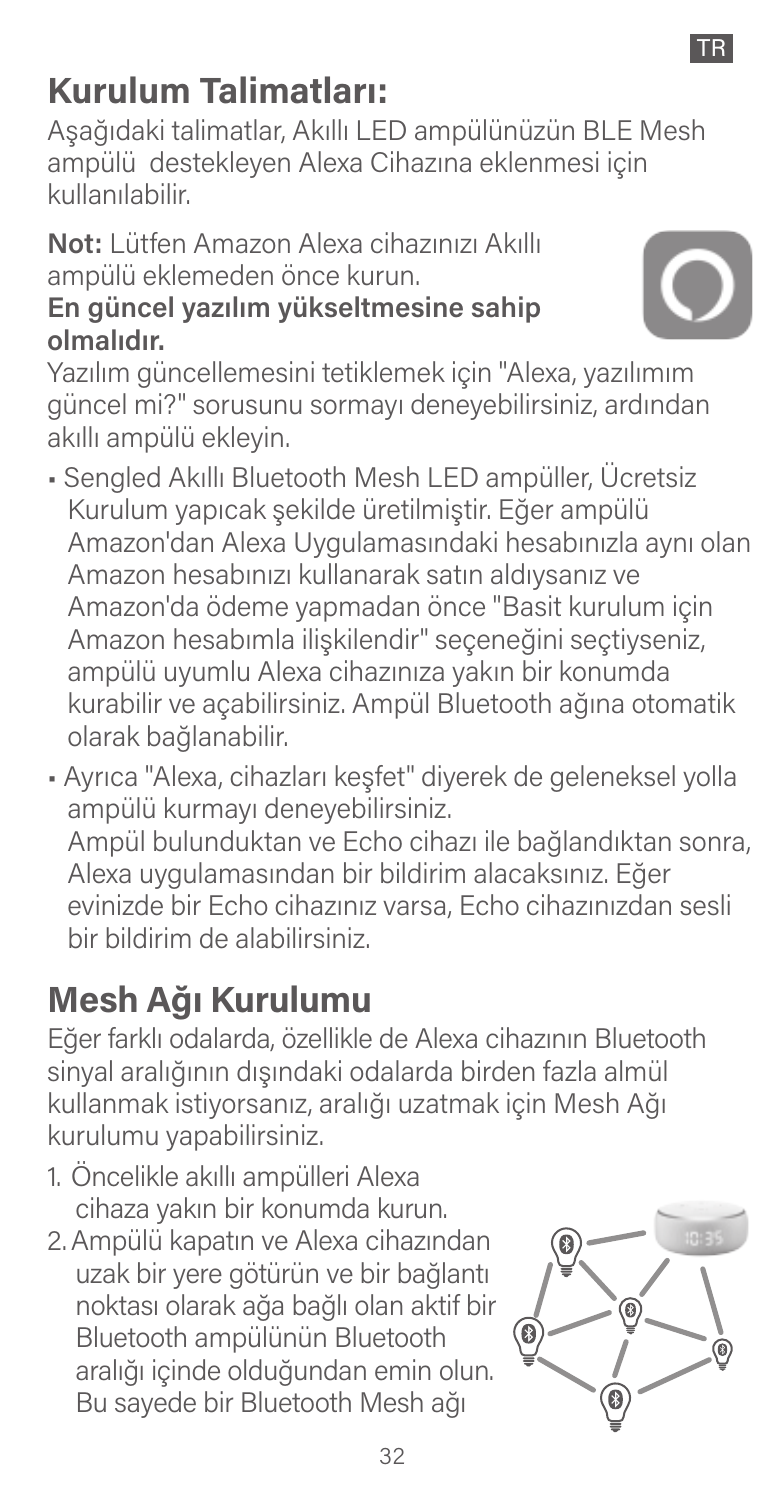oluşacaktır. Bağlı olan tüm ampüller, aralıktaki diğer ampüller (bağlantı noktaları) ile bağlanacaktır. Akıllı ampüllerinizi başarıyla kurduğunuz için tebrikler!

### **Sıfırlama Talimatları:**

Akıllı LED ampülünüzü sıfırlamak için, ampülü açın ve ardından ampülü en az 5 defa hızlıca kapatın ve açın (en iyi aydınlatma anahtarı ya da güç düğmesi çalışır). Eğer sıfırlama başarılıysa, ampül üç defa yanıp sönecektir. Eğer üç defa yanıp sönmüyorsa, tekrar denemelisiniz. Başarıyla sıfırlandığında, lütfen Alexa uygulamanızla tekrar eşleştirmeyi deneyin.

### **Çalışma:**

Aşağıdaki bölümde Sengled Akıllı Bluetooth Mesh LED ampüllerin popüler çalışma modlarından bazıları yer almaktadır.



#### **Açık ve kapalı A**

Akıllı LED ampüller farklı şekillde kontrol edilebilirler:

- Duvar anahtarıyla manuel olarak
- Alexa uygulaması aracılığıyla
- Sesli Kontrol aracılığıyla
- "Alexa, ilk ışığı aç"

"Alexa, tüm ışıkları kapat."



#### **Karartma B**

Akıllı LED ampüller aşağıdaki yollarla karartılabilirler:

- Alexa uygulaması aracılığıyla
- Sesli Kontrol aracılığıyla
- "Alexa, tüm ışıkları %10 seviyesine karart."
- "Alexa, tüm ışıkları tam seviye aydınlat."

#### **Rutin C**

Rutinler, Alexa uygulaması ile oluşturulabilir. Alexa uygulamasının ana kılavuzunu kullanın ve kurulumu başlatmak için Rutinleri seçin.

#### **Alexa Guard ile Uzaktan Aydınlatma D**

Alexa, siz evde değilken evde biri varmış izlenimini yaratmak için lambalarınızı otomatik olarak açıp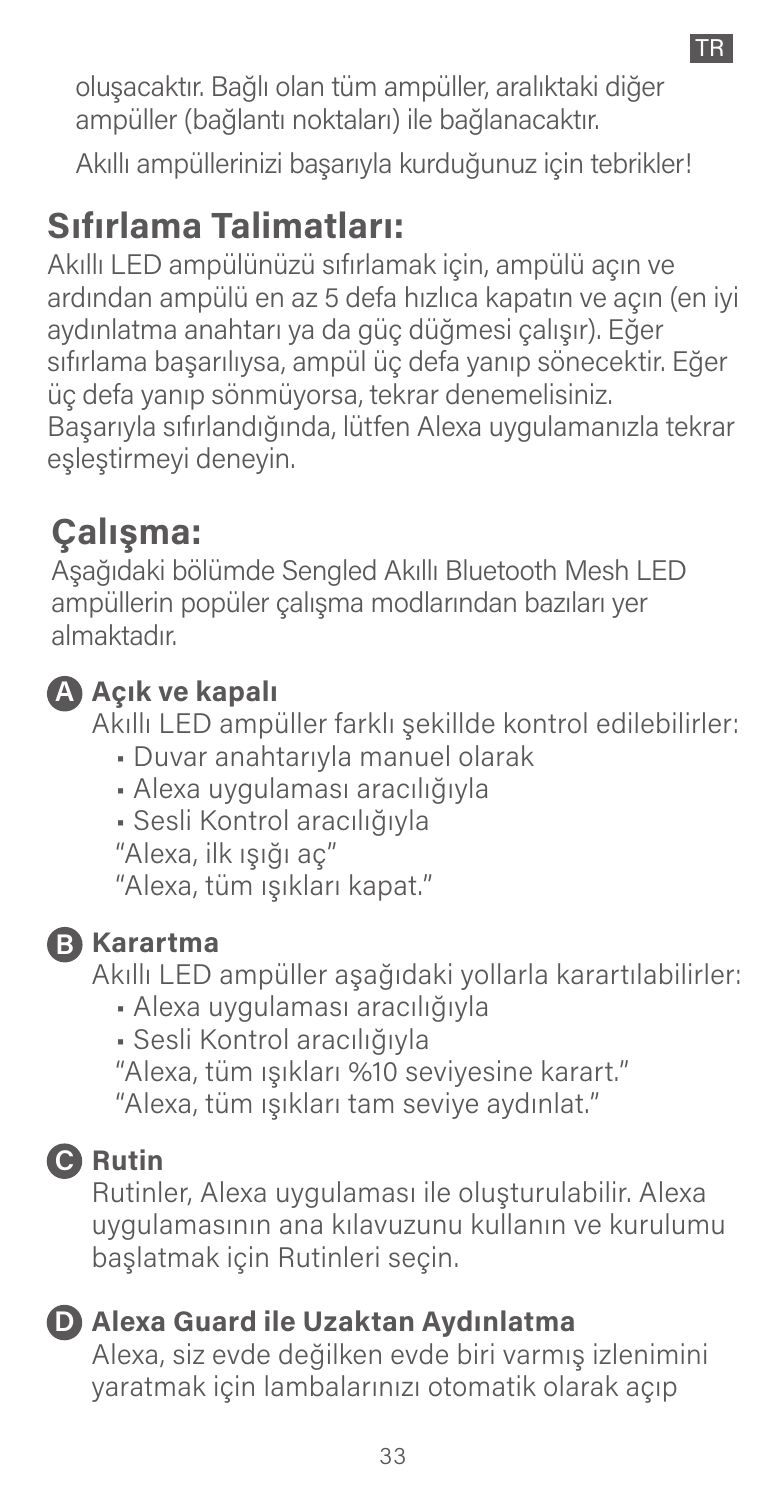kapatabilir. Sadece Alexa uygulamasında Guard kurulumunu yapın ve ardından Alexa'ya Dışarıda modunu kurması için uzakta olacağınızı söyleyin.

Sengled Akıllı LED Renkli ampulleriniz varsa aşağıdaki işlemler de mevcuttur:



#### **Beyaz Tonları Ayarlama E**

Alexa uygulamasındaki beyaz paleti kullanarak ya da sesli kontrol özelliği ile beyazları ayarlayın.

#### **Renkleri Degi tirme F**

Alexa uygulamasındaki renk paletini kullanarak ya da sesli kontrol özelliği ile 16 milyon renk arasından değişiklik yapın.

Eğer uyumlu bir Echo cihazına sahip değilseniz ya da Echo cihazınıza ampül eklemeyi tercih etmiyorsanız, Apple App Store ya da Google Play Store üzerinden Sengled Bluetooth uygulamasını da indirebilirsiniz. Ardından Sengled Bluetooth uygulamasını kullanarak Sengled Akıllı LED Bluetooth ampülü ekleyebilirsiniz.

#### **Sık Sorulan Sorular:**

1. Bluetooth ampülümü kurmak ve kontrol etmek için Sengled Home uygulamasını kullanabilir miyim?

Bulunduğumuz noktada şu anda Sengled Akıllı Bluetooth ampül sadece Alexa uygulaması ile çalışmaktadır.

2. Sengled akıllı Bluetooth Mesh LED ampülü Bluetooth bağlantısını kullanarak akıllı telefonuma direkt bağlayabilir miyim ve ardından kontrol etmek için Alexa uygulamasını kullanabilir miyim?

Hayır. Akıllı LED ampülün, akıllı telefon yerine uyumlu bir Alexa cihaz ile bağlı olması gerekmektedir.

#### **Sınırlı Garanti:**

İlk satın alma tarihinden itibaren 2-yıllık sınırlı garanti verilmektedir. Sengled, akıllı ev cihazı için cihazı satan Sengled ya da yetkisi satıcısının bulunduğu ülkeye yönelik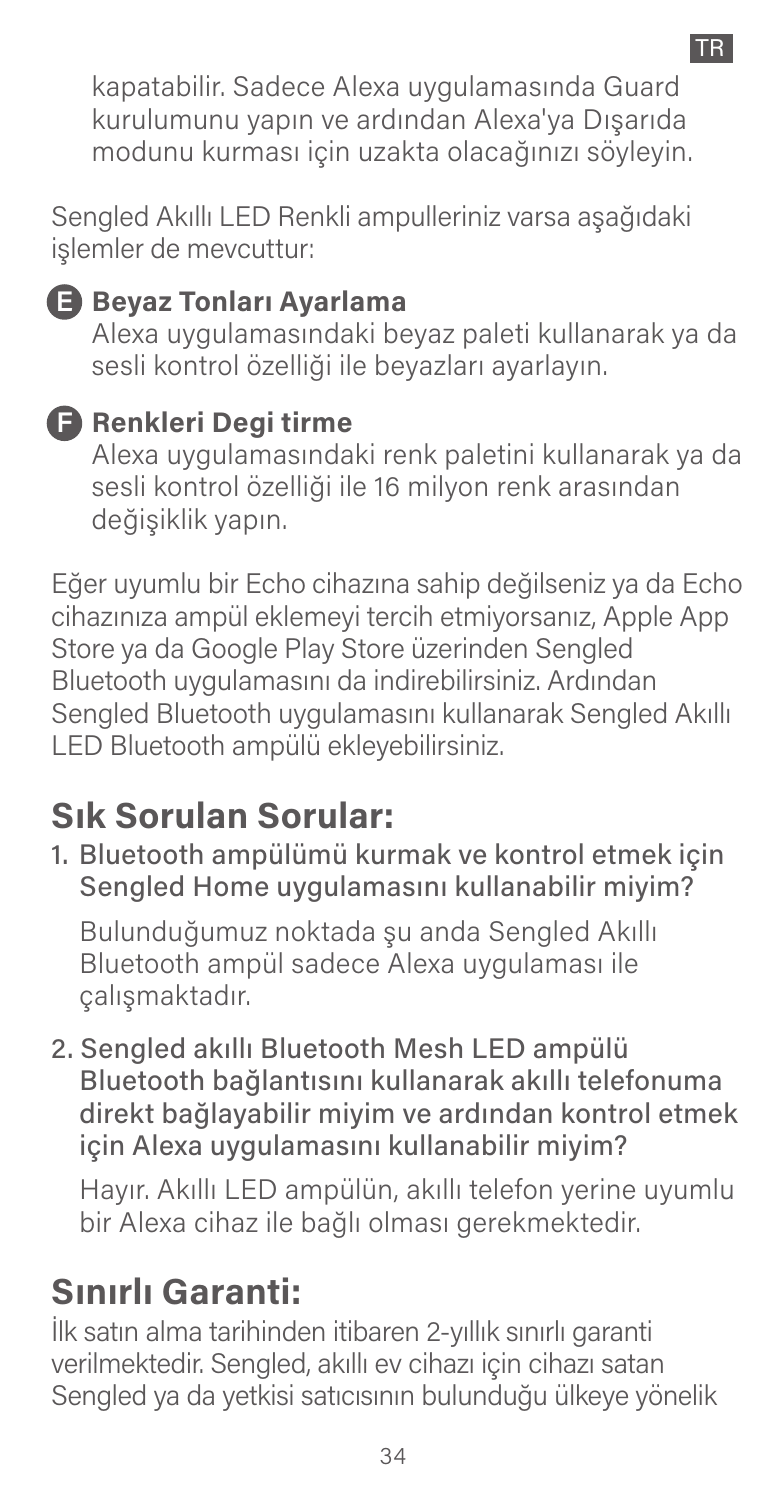sınırlı garanti hizmeti sunmaktadır. Sengled ürünleri için verilen Sınırlı Garanti hizmeti hakkında daha fazla bilgi almak için, lütfen www.sengled.com sitesini ziyaret edin.

### **Destek:**

Bir sorunla kar ıla ırsanız, yerel Sengled Destek ekibinize danı ın.

E-posta adresi: support\_EU@sengled.com (AB)

Mü teri Destek Hattı: +49 211 95433 101 Pzt-Cu 9:00-17:00 saatleri arasında

#### **Radiation Exposure Statement**

This equipment complies with EU radiation exposure limits set forth for an uncontrolled environment. This equipment should be installed and operated with minimum distance 20cm between the radiator and your body.